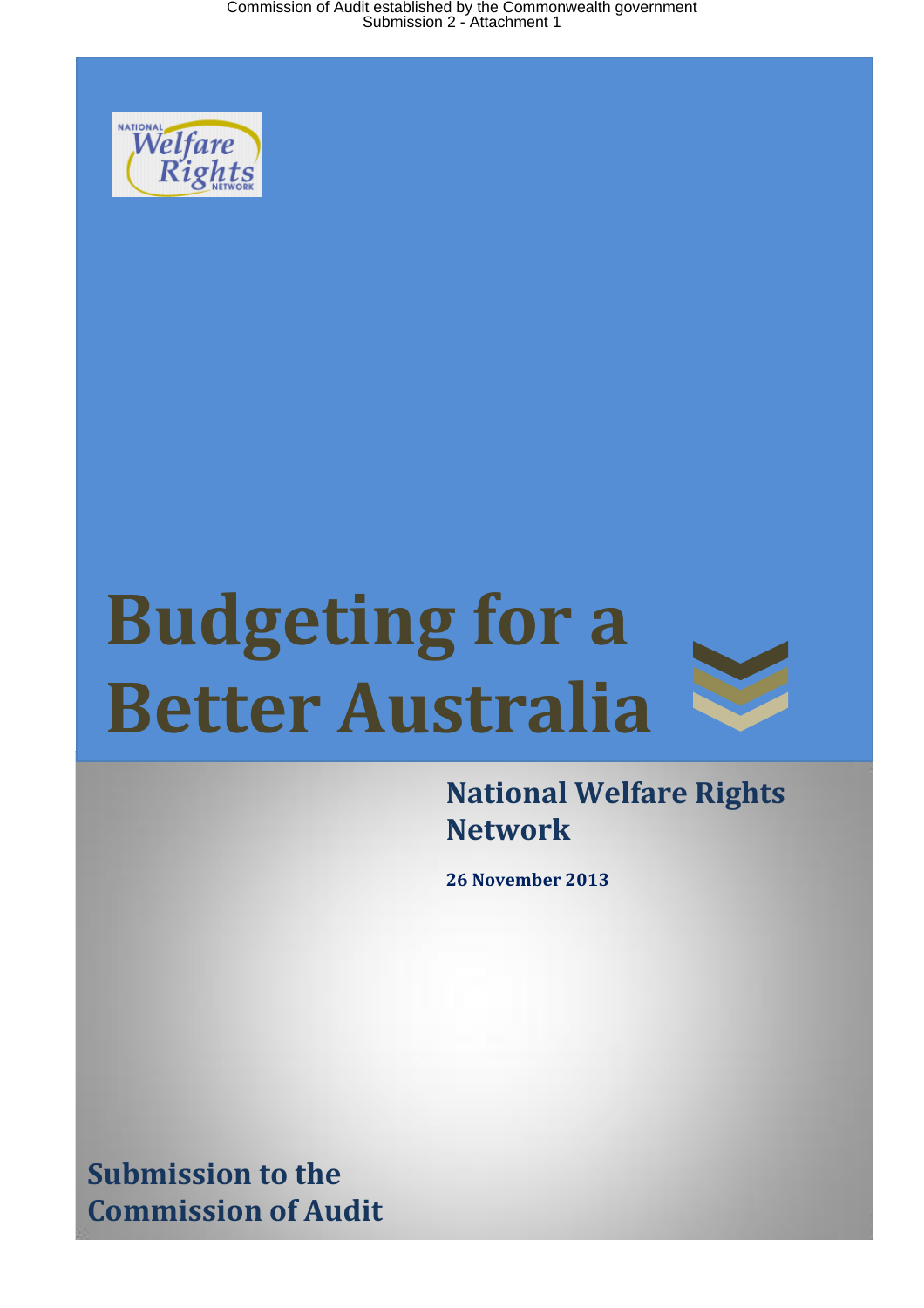# 1. Overview and Highlights

The Australian Government faces challenging budget choices including how to meet the reality of an ageing population and address the national infrastructure needs. These challenges must be addressed, while ensuring that the health, welfare and educational needs of our diverse population are met.

According to its Terms of Reference, the Commission is looking at all areas of government expenditure "and to make recommendations to achieve savings sufficient to deliver a surplus of 1 per cent of GDP prior to 2023-24". $^1$ 

The Government has published a set of Principles that will guide the National Commission of Audit. These include that:

- 1) Government should have respect for Taxpayers in the care in which it spends every dollar of revenue;
- 2) Government should do for people what they cannot do, or cannot do efficiently for themselves , but no more; and
- 3) Government should live within its means.

Total Australian Government expenditure in 2010 amounted to 37% of GDP, placing Australia the third lowest in the OECD.

The size of the structural deficits, according to one respected analysis, could lead to deficits of 4%of GDP, or in excess of \$60 billion in a decade.<sup>3</sup>

It is concerning that the Commission of Audit was not tasked with and therefore will not undertake a comprehensive examination of all taxation-related expenditures. Tax exemptions and concessions, including some superannuation concessions, capital gains exemptions and negative gearing, are considerable. They act to reduce revenue that otherwise would have been collected and available to address community needs and priorities.

To understand the significance of this issue for the Commission of Audit, consider that Commonwealth tax expenditure in 2011-12 was \$111 billion, while expenditure by the states reached \$28 billion over the same period.<sup>4</sup>

It is worth noting that tax expenditures were explored by the 1996 Commission of Audit.

While Government spending on programs and services is given regular scrutiny (as it should) tax expenditure, in the form of rebated or exemptions through tax law, is the subject of far less interrogation. The Australian Council of Social Service (ACOSS) notes that over the last decade, this type of expenditure has increased from 4.1% of GDP in 2001-12 to 7.6% in 2011-12.5 This represents an increase in tax expenditures of 46%.

 $\overline{a}$ 1 Treasury, Terms of Reference, *Commission of Audit*, 2013.

 $2$  Ibid.

<sup>3</sup> Daley, J. Balancing Budgets, *Tough choices we need*, Grattan Institute, November 2012, p. 7.

<sup>4</sup> Daley, J. Balancing Budgets, *Tough choices we need*, Grattan Institute, November 2012, p. 88.

<sup>5</sup> Australian Council of Social Services, *Submission to the Commission of Audit, Balancing the Budget*, November 2013.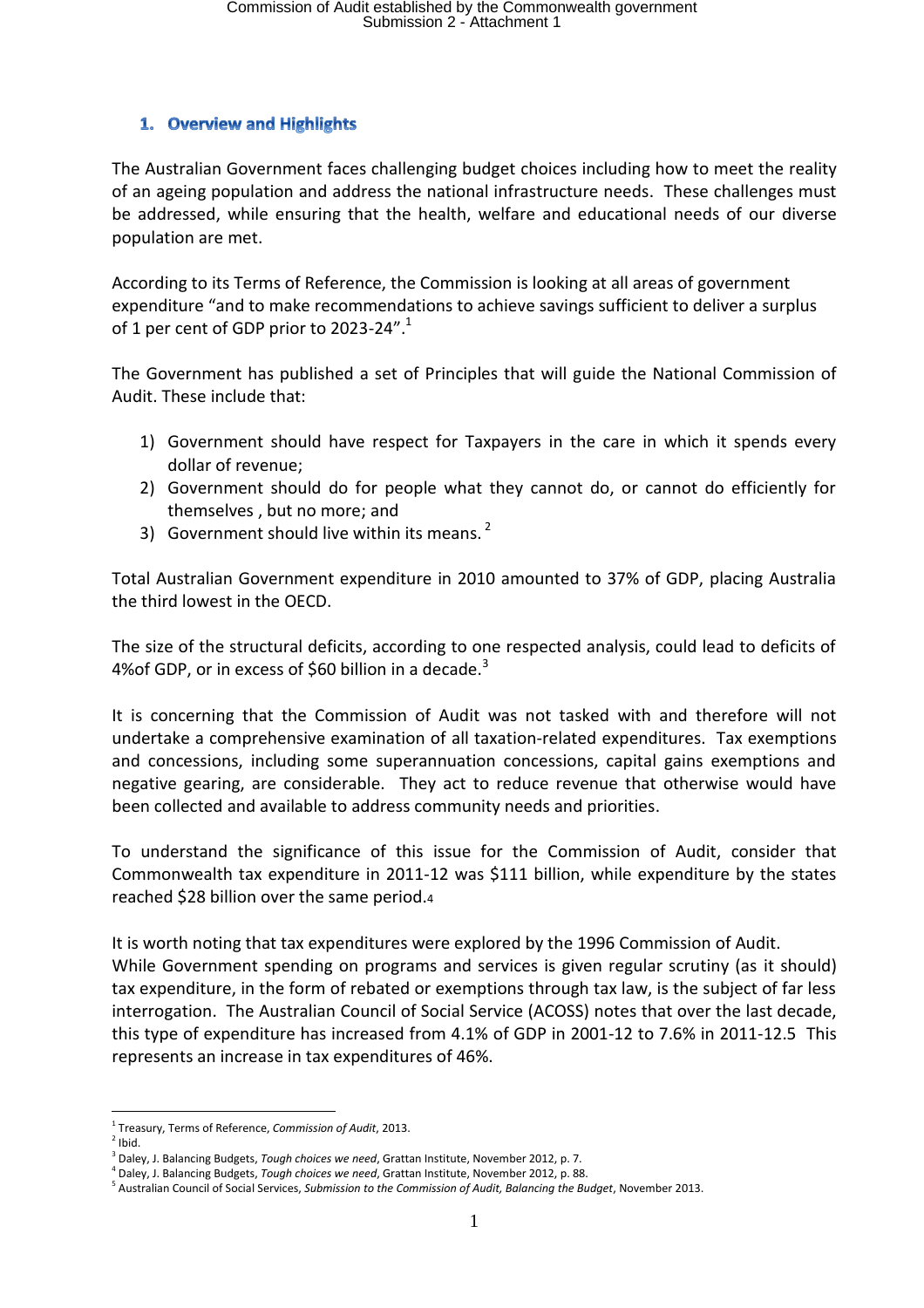The National Welfare Rights Network (NWRN) hopes that the promised Government 'white paper' on taxation issues must more thoroughly explore all taxation expenditure.

If the Commission of Audit is to be successful it must lead a dialogue about national expectations of what Governments should do and what they should be expected to provide.

Additionally, the NWRN asks that the Commission of Audit learn from the mistakes of 1996, and not set out a 'shopping list' for easy savings and cuts to programs that are necessary supports for many people. Similarly, it is important that recommendations from the current Commission of Audit fairly address the structural deficits that underpin the budget.

The last Federal Commission of Audit was initiated by the Howard Coalition Government in 1996. This Audit led to a series of very severe cuts to a wide range of important Federal Government programs and services. The cuts introduced after the 1996 election were on the scale of 1-2% of all government spending, equivalent to \$15-\$30 billion today.

Some of the changes made by the then new Government included:

- cutting Rent Assistance for people sharing accommodation by a third;
- reducing funding for community legal centres by 40%;
- including superannuation assets under the means test for older unemployed people (later reversed);
- reducing deeming exemptions for pensioners' savings; and
- abolishing the 'earnings credit scheme' (later replaced by 'working credit').

That NWRN notes that many of the decisions in the Budget after the last Commission of Audit were overturned by later Parliaments. Some of the cuts have left large scars, in, for example, dental care and legal assistance programs.

It is essential that the Commission provide opportunities for interested stakeholders and the community to engage in the progress of the Audit. The call for submissions is positive. In addition, we urge the Commission should:

- produce a white paper for community discussion, setting out short, medium and long term options for reform;
- release submissions in a timely manner on a public website; and
- release statistical data on budget program and trends, including expenditure to GDP trends for different direct and taxation expenditure programs, and provide analysis of which population segments benefit from significant programs (including a distributional analysis and impacts statement).

The NWRN understands the economic climate within which these principles are framed.

However, the report should not diminish the level of assistance provided to Australians in the greatest need.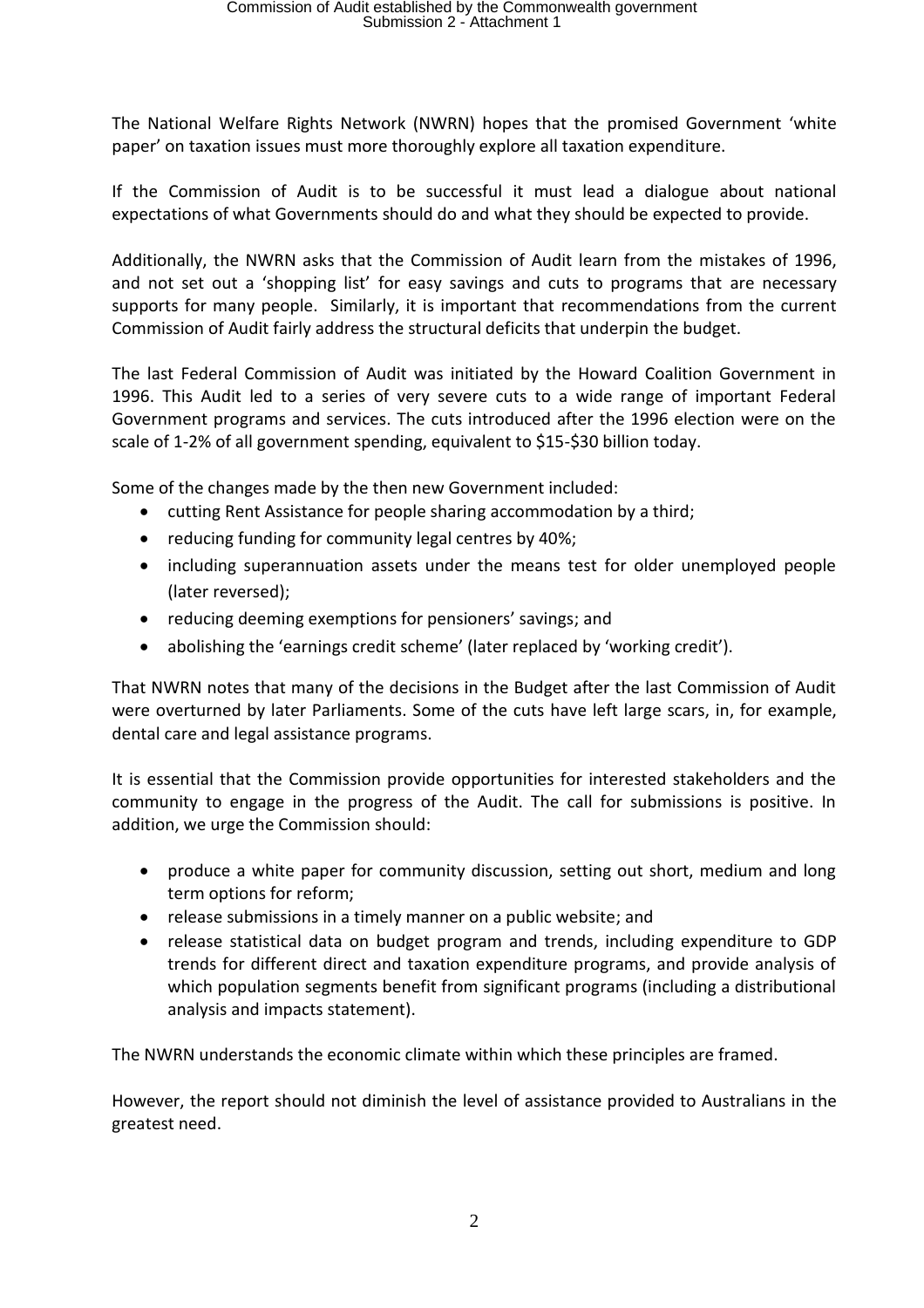NWRN does not support the further roll out of income management, without a proper analysis as to whether any benefits have been achieved by this expensive scheme. Over half a billion dollars has been spent on income management to date without hard evidence to suggest that income management is having a positive impact on people's lives. The cost of income managing some people is over 60% of the basic yearly rate of the Newstart Allowance. In effect, Australia is funding a mini-bureaucracy to micro-manage people's daily spending.

The NWRN opposes any downgrading of Centrelink services. In particular, it should be noted that the purpose, culture and structure of Australia Post are markedly different from Centrelink. In those circumstances a merger (or acquisition) of Centrelink services has the potential to greatly diminish services to people in need. Similarly, the risk management processes required to not only administer but also determine social security payments are significant and would need to be rebuilt in the context of Australia Post's structure and operating model.

Consideration could be given to an expansion of basic Centrelink 'footprint' with limited services like those currently performed through Centrelink Agents such as lodgement of documents and access to basic information. The NWRN would welcome increased accessibility to important Centrelink services in regional, very regional and remote areas.

Lifting people out of desperate poverty should be a national priority. As a start the Government needs to support the call from people and organisations across Australian public life to increase the base rate of Newstart Allowance by \$50 per week.

The Government has committed to meeting the costs of the National Disability Insurance Scheme (NDIS) and funding school improvements. These programs have wide community support and are good examples of nation-building reforms. The Commission of Audit process should not impede either the National Disability Insurance Scheme (NDIS) or the school improvements program.

#### 2. Australia's welfare model

Australia has a highly targeted, means-tested social security system. The targeting increases both administrations costs and increases complexity, making the system difficult to negotiate.

Documents released under Freedom of Information reveal that the 'vision' of the Department of Human Services is to achieve a 90% penetration and take-up of 'self-service' options by  $2016.<sup>6</sup>$ 

Looking more broadly than specific payments to families, Australia has one of the world's most tightly targeted social security systems in the OECD, with 42% of transfer spending going to the poorest 20% of the population, and only 3% to the richest 20%.<sup>7</sup> The OECD found in its analysis

<sup>6</sup> Department of Human Services, *Technology Plan 2012-16*, p. 14.

<sup>7</sup> Grattan Institute, *Balancing Budgets: Tough Choices We Need*, p. 74.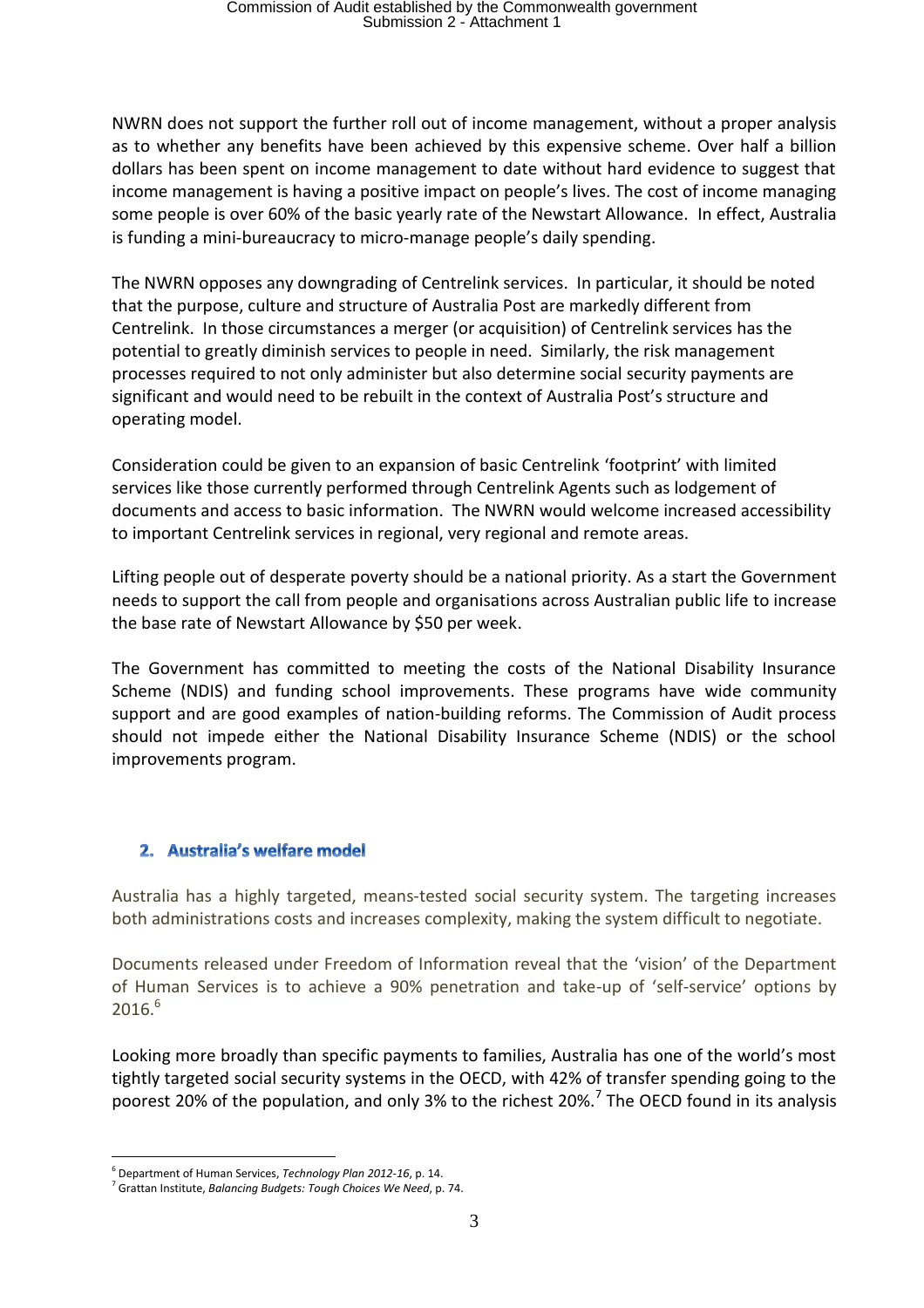of the redistributive effects of OECD nations welfare systems that Australia was the second most effective in achieving this task.<sup>8</sup>

The Minister for Social Services, Kevin Andrews, has announced a review of income support payments. The Minister is reported as saying that the system too ad hoc, is comprised of too many payments which have been included in the absence a holistic strategy and approach.<sup>9</sup>

Also being reviewed is the Disability Support Pension, though it is unclear exactly what form any review will take. The 2012 new impairment ratings are scheduled for review, and NWRN is discussing its concerns with the September 2011 'program of support' rules with Government departments.

With respect to the Disability Support Pension, the NWRN's on the ground experience is that people with disabilities, where their medical conditions allow, want and seek paid employment. Our advice to the Government is to proceed carefully regarding Disability Support Pension changes and ensure that, overall, any welfare changes do not make the situation worse for people, their families and the economy.

The issue should not be about Government's forcing people with disabilities to live below the poverty line on the Newstart Allowance. Instead, it is about the proper support structure to help people with disabilities into ongoing employment. The most difficult aspect of this support may be changing the cultural attitudes of employers including governments.

Unfortunately, the unemployment benefit in Australia is now at such an abjectly low rate that successive federal governments have moved to push people who need welfare onto it. We must not repeat the mistakes of 2006 and 2013, where welfare reform was little more than shifting people with disabilities and then single parent families onto lower payments, without sufficient supports to improve their chances of finding work.

With 53 %of disability pension recipients aged over 50 an effective approach would be targeted wage subsidies that could transition mature age workers back into employment. In June 2007, a year after the Howard Government's 'welfare to work' reforms there were just 31,458 people on Newstart and Youth Allowance (unemployment benefits) with a partial capacity to work. By March this year, this number had soared to 124,247. Next year, 1-in-5 people on the Newstart Allowance will have a significant disability

#### 3. Unemployment, poverty and payment indexation arrangements

In November 2012 a Senate Committee looked into the adequacy of the Newstart Allowance (NSA). It reported that just at just under \$250 per week, NSA was inadequate to live on. The Senate Committee received compelling arguments and evidence on the benefits that would flow from increasing this payment. One in six of all NSA recipients are principal carer's raising children. The data also shows that, 1 in 10 are Indigenous, 1-in-3 are aged over 45 and 1-in-7 have a disability, while a third have a diagnosed or undiagnosed mental health condition

 $\overline{a}$  $<sup>8</sup>$  Ibid, p. 74.</sup>

<sup>9</sup> Karvelas, P. *Single mums priority in welfare overhaul*, The Australian, 27 September 2013,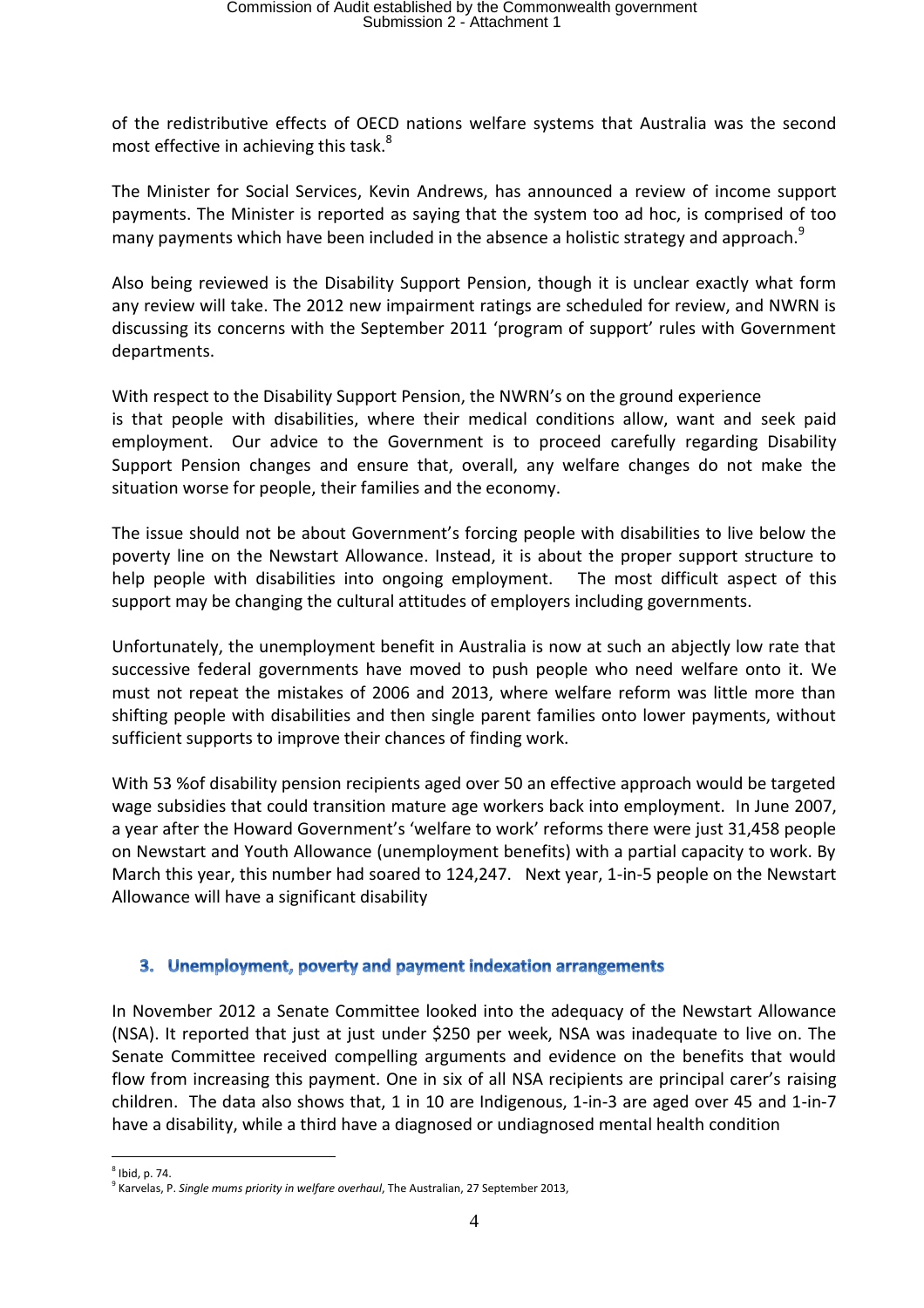The overall number of unemployed people has grown by 55% since 2007, from 417,793 in July 2007 to 646,414 in March 2013. The largest proportional growth being in the long-term unemployed group, which increased by 38%. The number of NSW recipients who have been receiving benefits for three years or more has grown from 160,640 in March 2007 to 269,562 in March 2013. Some of this growth is attributable to single parents moved onto the Newstart Allowance as of 1 January 2013. The numbers of people aged over 50 in receipt of the Newstart Allowance has increased by 28% since 2010.

There is an urgent need to review the adequacy of the entire payment system to ensure that people are provided with sufficient money on which they can meet basic costs of living and of looking for work. Any review should consider the recommendations of the 2009 Henry Tax Review which suggested in effect that the Newstart Allowance be increased, and that the indexation formula be reviewed.

The Newstart Allowance has fallen in comparison with the poverty line, the Age Pension and the National Minimum Wage. The minimum wage now stands at \$622.20 per week. By contrast, at \$250 per week, the basic rate of Newstart Allowance represents 39.93% of the minimum wage. In May 2012 it was 41.2% of the minimum wage. This trend needs to be reversed to provide a basic standard of living for the most vulnerable Australians.

An important and critical design of our social security system is the methods of indexation of social security payments. Indexation is an important buffer against poverty. Indexation ensures that people who are primarily reliant on income support payments are able to maintain the purchasing power of their benefits, insufficient as they may be. The Hawke/Keating Government deferred pension indexation in 1986.<sup>10</sup>

Historically, most primary income support payments have been indexed twice yearly to the Consumer Price Index (CPI). The Howard Government legislated an historic commitment to link pension payments to the better of the CPI or Male Total Average Weekly Earnings (MTAWE). This welcome change meant that pensioners' living standards increased in line with increases in broader community living standards, ensuring that people out of the workforce also financially benefitted from productivity increases. The Rudd Government introduced a further benefit by also linking pensions to a special Pensioner/Beneficiary Cost of Living Index.

The indexation formula has been critical to pension increases over the past two decades (leaving aside the historic one-off \$32 single pension increase in September 2009).

The NWRN points out that indexation of all allowance payments to wage movements in addition to prices will assist in preventing the current \$150 per week gap between pensions and allowances from rising in an unsustainable manner.

 $10$  The timing of automatic indexation of payment rates in line with movements in the CPI was deferred by six weeks. Indexation occurred on 13 December and 13 June of each year rather than 1 November and 1 May.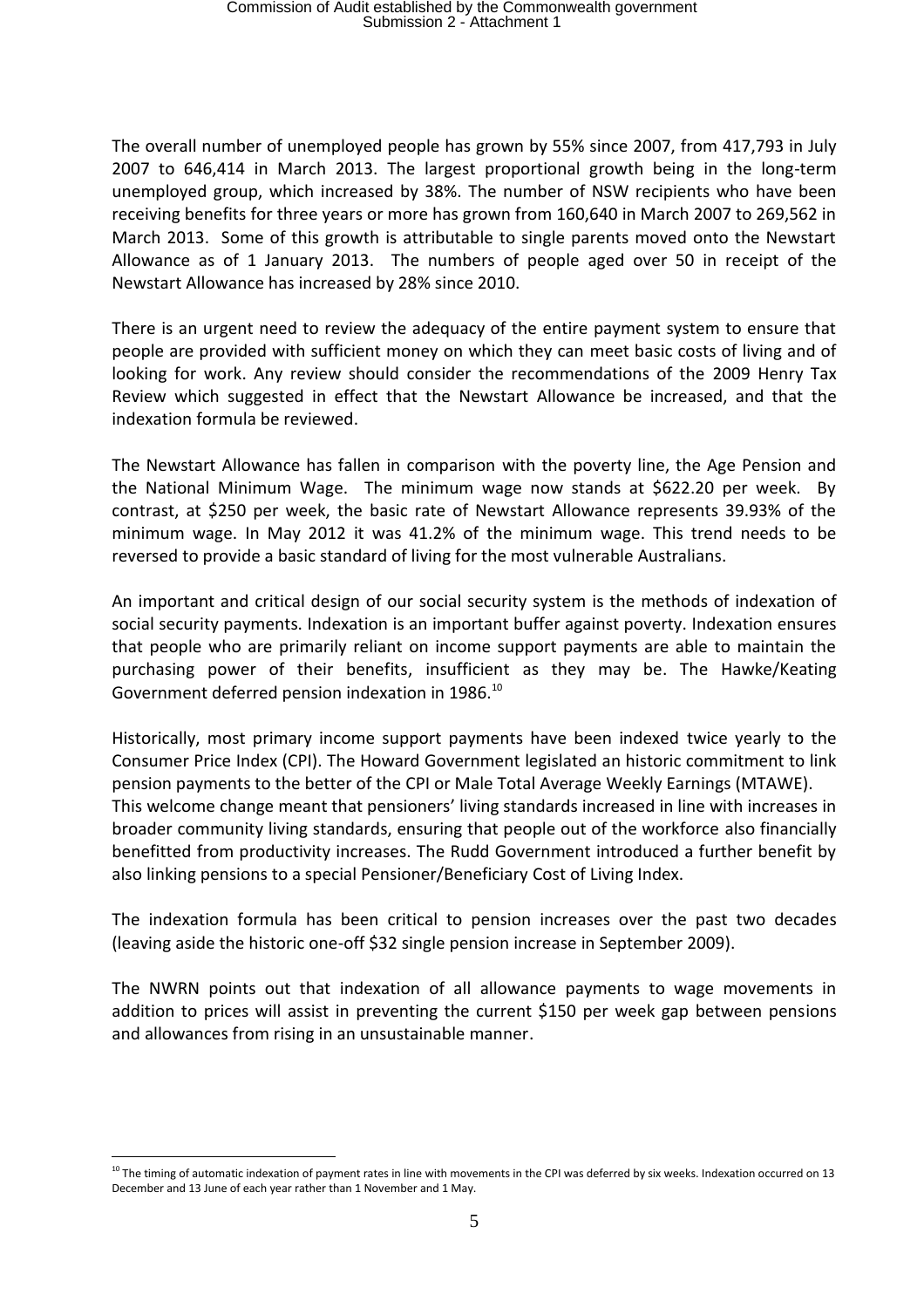The Harmer Pension Review notes that the single Age Pension has risen by 20% over the previous decade, whereas the Newstart Allowance – which is linked only to the CPI – rose by less than  $0.5\%$ .<sup>11</sup>

It is important to note that the indexation arrangements that are available to Age Pensioners flow on to other groups of pension recipients Veteran's pensions, Disability Support Pensions and Carer Payments.

Some have suggested that the Commission of Audit should consider winding back existing indexation arrangements for pensions or freezing payments (either temporarily or permanently). The NWRN does not support such suggestions. The NWRN also cautions against freezing the indexation of the Disability Support Pension perhaps on the grounds that an NDIS has been introduced.

According to the recent Federal Budget Papers, DSP costs are expected to grow by just 2.5% in real terms from 2012-13 to 2013-14, and 6.8%to 2016-17.

The Budget notes: "Following recent changes to assessment arrangements, the number of DSP recipients are expected to grow at 0.4% per annum on average over the forward estimates, substantially lower than the previous five year period (2007-08 to 2011-12) when recipient growth was 3.1% per annum on average."<sup>12</sup>

Any suggestion that income support payments should be indexed to the CPI is betrays a breathtaking lack of understanding of the circumstances of those attempting to survive on this most basic payment.

Nationally, one in eight Australians and one in six children live below the poverty line. The latest *[Household, Income and Labour Dynamics in Australia Survey](http://www.google.com/url?q=http%3A%2F%2Fwww.melbourneinstitute.com%2Fdownloads%2Fhilda%2FAnnual_Report%2Fareport2012.pdf&sa=D&sntz=1&usg=AFQjCNF0JnAFv2IA8lmVtvauwLo1BYoWWw)*, an annual report conducted by University of [Melbourne,](http://www.guardian.co.uk/world/melbourne) shows that single parent child poverty has increased by 15% since 2001. Figures reveal that 24.1% of children living in one-parent households are in poverty. By contrast 7.6% of children with two parents are experiencing poverty.

The University of Melbourne report has blamed the 'welfare to work' policies of previous governments for the deepening levels of poverty among single parent families. This trend was exacerbated by the previous Government when it transferred over 60,000 parents from parenting payments to Newstart Allowance over the course of the previous year.

Unemployment payments were last increased in real terms in 1994 by \$2.95 per week. In fact, the first legislation of the newly elected Government in 1994 was to increase payments for unemployed people, reducing the numbers of Australians living in poverty.

Newstart Allowance – a payment for unemployed people – is anything but a new start for those unable to find work. Three quarters of those in receipt of the Newstart Allowance are single and try to make ends meet on a base rate payment of just \$35 a day. Young people living

<sup>11</sup> Harmer, J. *Pension Review Background Paper*, Department of Families, Housing, Community Services and Indigenous Affairs, August 2008, p. 15.

<sup>12</sup> Commonwealth Government, *Budget Strategy and Outlook, Budget Paper No. 1, 2013-14*, 6-34.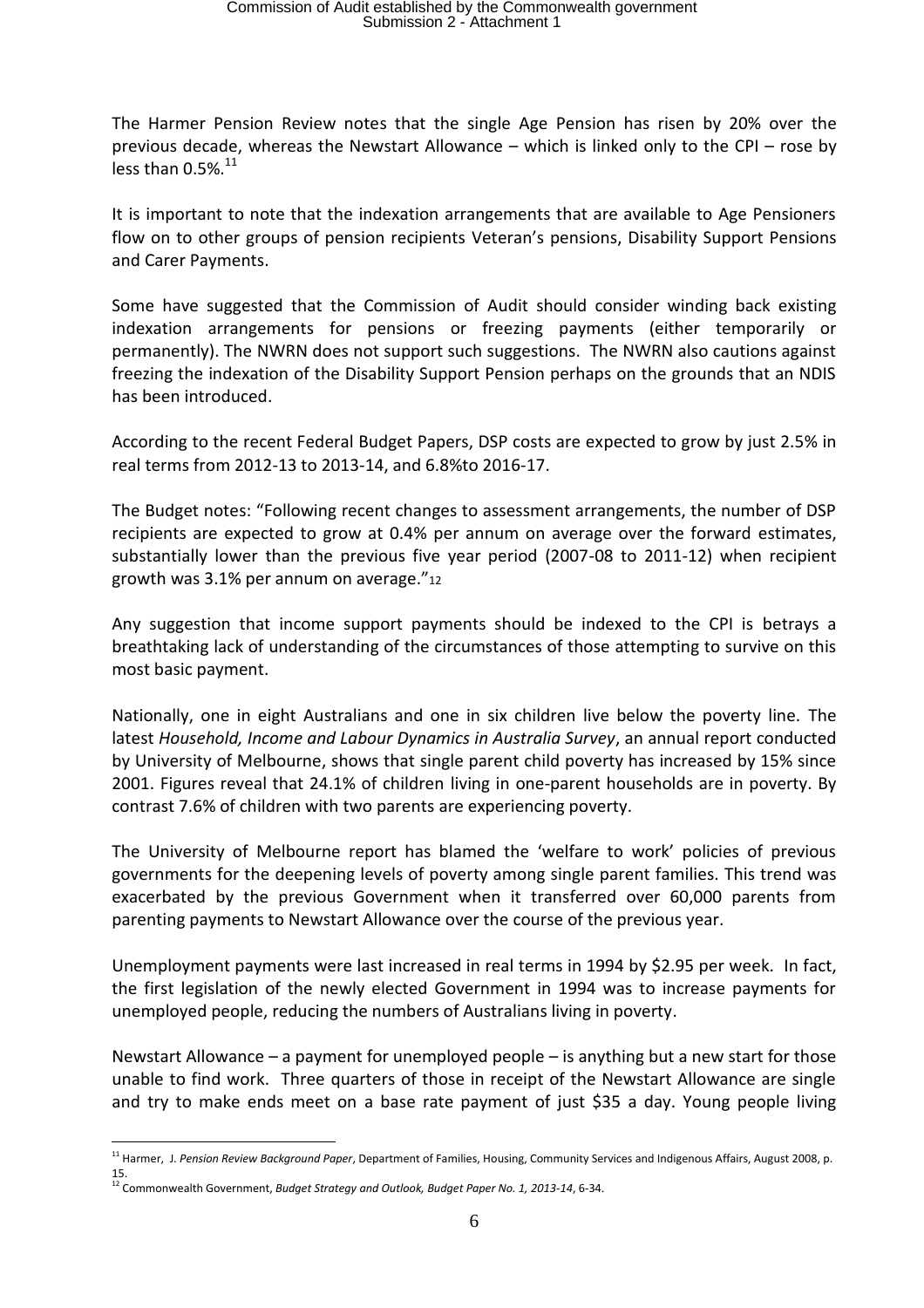independently fare even worse, on just \$29 per day. It is even harder for Youth Allowance recipients receiving a payment that is indexed only once a year.

An immediate increase to Allowance payments would directly assist the nation's poorest families including single parent families. An across-the-board increase to single allowance payments would also bring financial relief for over 121,000 people with disabilities on the Newstart Allowance as well as those mature age workers trying to regain a foothold in the workplace.

NWRN has prioritised an increase to the maximum rate of single allowance payments as it would provide the greatest level of assistance to those people experiencing the highest level of financial hardship. As noted, in September 2009 the single Age Pension was increased by a once off sum of \$32 per week. This policy reform had the effect of significantly reducing the numbers of elderly living in poverty in half. A similar action with regard to Newstart Allowance would benefit some of the most vulnerable in our community.

# 4. Assisting entry to the labour market

Improvements are needed to strengthen employment assistance for people who have been looking for work, and priority must be directed to the most disadvantaged job seekers.

The existing system could be improved if the following changes were adopted:

- increase payments to allow providers to improve training and work experience options for people at risk of becoming long term unemployed;
- wage subsidy schemes for young people;
- doubling the Wage Connect wage subsidy scheme to 20,000 places per annum ;
- greater investment in the Local Connections To Work program;
- introducing measures to reduce churn' of disadvantaged job seekers;
- greater flexibility for young people, including increased options for job search;
- face-to-face career counseling for single parents and young people at risk; and
- improved opportunities for choice and flexibility for job seekers.

Genuine action is needed to reduce the numbers of long term unemployed. Job seekers who undertook vocational training during 2011-12 had a 32% chance of being employed three months later, compared with 22% of Work for the Dole participants. It is clear that vocational training generates better client outcomes.

The need for employment programs that support the most disadvantaged job seekers is critical, with 253,000 people having been out of work for more than 24 months. Less than 1.5% of very long term unemployed people had been assisted by vocational training over the last four years

Wage subsidy programs provide unemployed people with the chance to gain real skills and onthe-job experience and evidence shows that people with recent experience are much more likely to be considered by a future employer.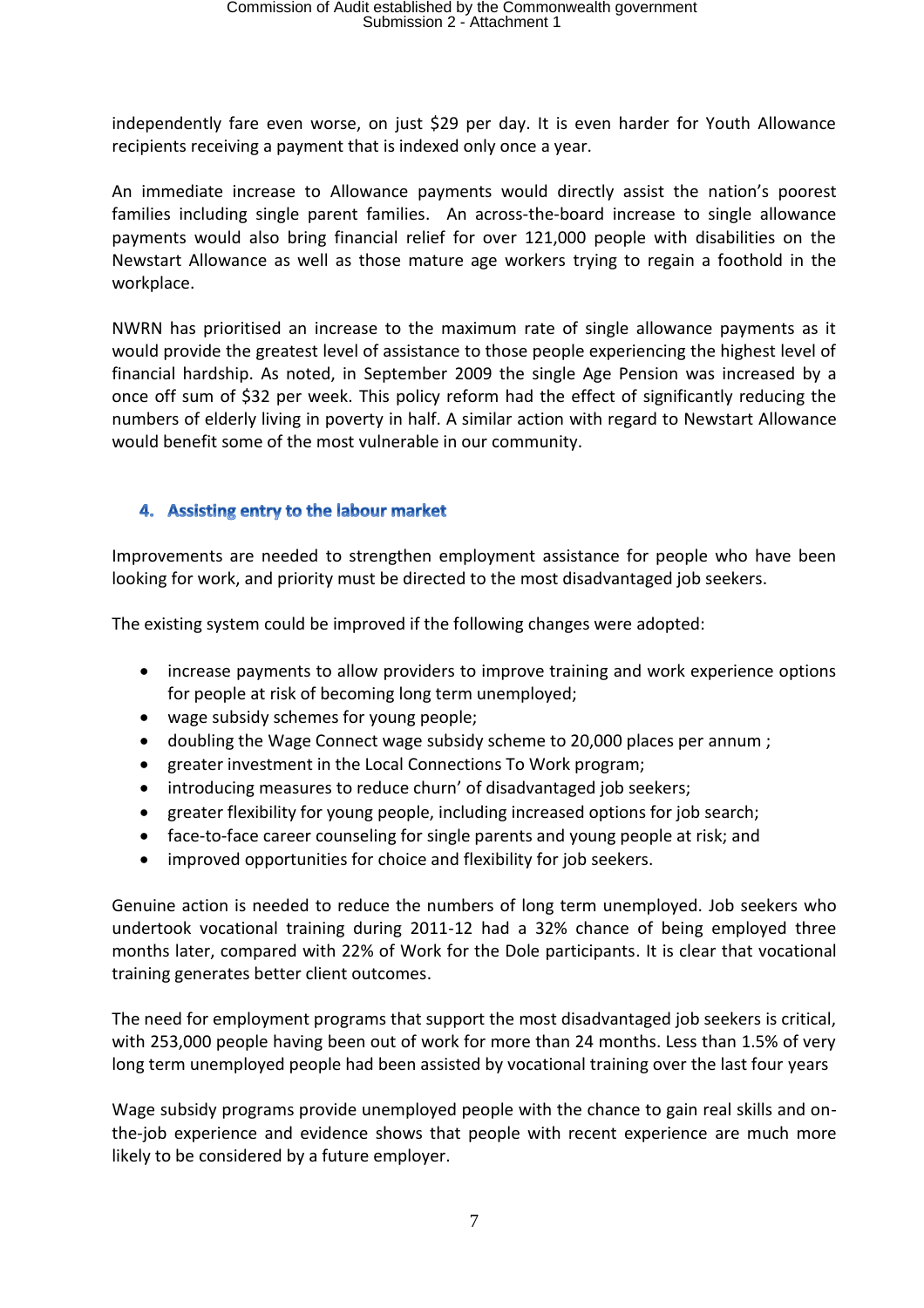A period of paid work experience in regular employment can significantly improve the job prospects of long-term unemployed people and this type of program could be extended to young people generally. This type of program also reassures employers that the jobseeker is capable of undertaking work. Equally important for a jobseeker, these schemes boosted the confidence of people who had been previously overlooked.

The Post Program Monitoring Survey from the Department of Employment, Education and Workplace Relations (DEEWR) reveals far better outcomes for job seekers who have benefited from a Wage subsidy. In 2011-12, 27.2% of unemployed people who had been out of work for 24 months or more were in employment three months after starting in the employment services system. By contrast, 47% of participants in the wage connect scheme (or 3779 of the total of 8084) were in employment after the end of the 26 week wage subsidy period.

The job outcomes were extremely disappointing for very long term unemployed people who had spent three months in Work for The Dole programs. Just 20.8% of 'work for the dole' participants were in employment.<sup>13</sup>

Another issue that needs to be addressed is the high level of 'churning' in the system, which has the greatest impact on disadvantaged job seekers.

Figures released through Senate estimates reveal almost 30% of disadvantaged jobseekers who are on the highest level of support in finding employment return to income support payments within six months of having completed a six months subsidised employment placement through their local employment service provider. This stands in contrast to 'work ready' job seekers who had completed 26-weeks of employment. Only 15% of this latter group were unemployed six months later.

Of all jobseekers who were receiving income support and were supported into jobs in calendar year 2011, 32% were no longer receiving income support three months after the job placement and 39% after six months.

#### **5. Income Management**

 $\overline{a}$ 

Under income management half of a person's Centrelink payments are generally only accessible through the use of Basics Card. The Basics Card can only be used to purchase a prescribed list of goods and services that are authorised by Centrelink. Compulsory income management are on most occasions imposed on the basis of what sort of payment the person receives as opposed to any particular triggers.

Hundreds of millions of dollars has been spent on income management to date without hard evidence to suggest that income management is having a positive impact on people's lives. The cost of income managing some people is over sixty per cent of the basic yearly rate of the Newstart Allowance.

<sup>13</sup> Department of Education, Employment and Workplace Relations, *Labour Market Assistance Outcomes*, June 2012.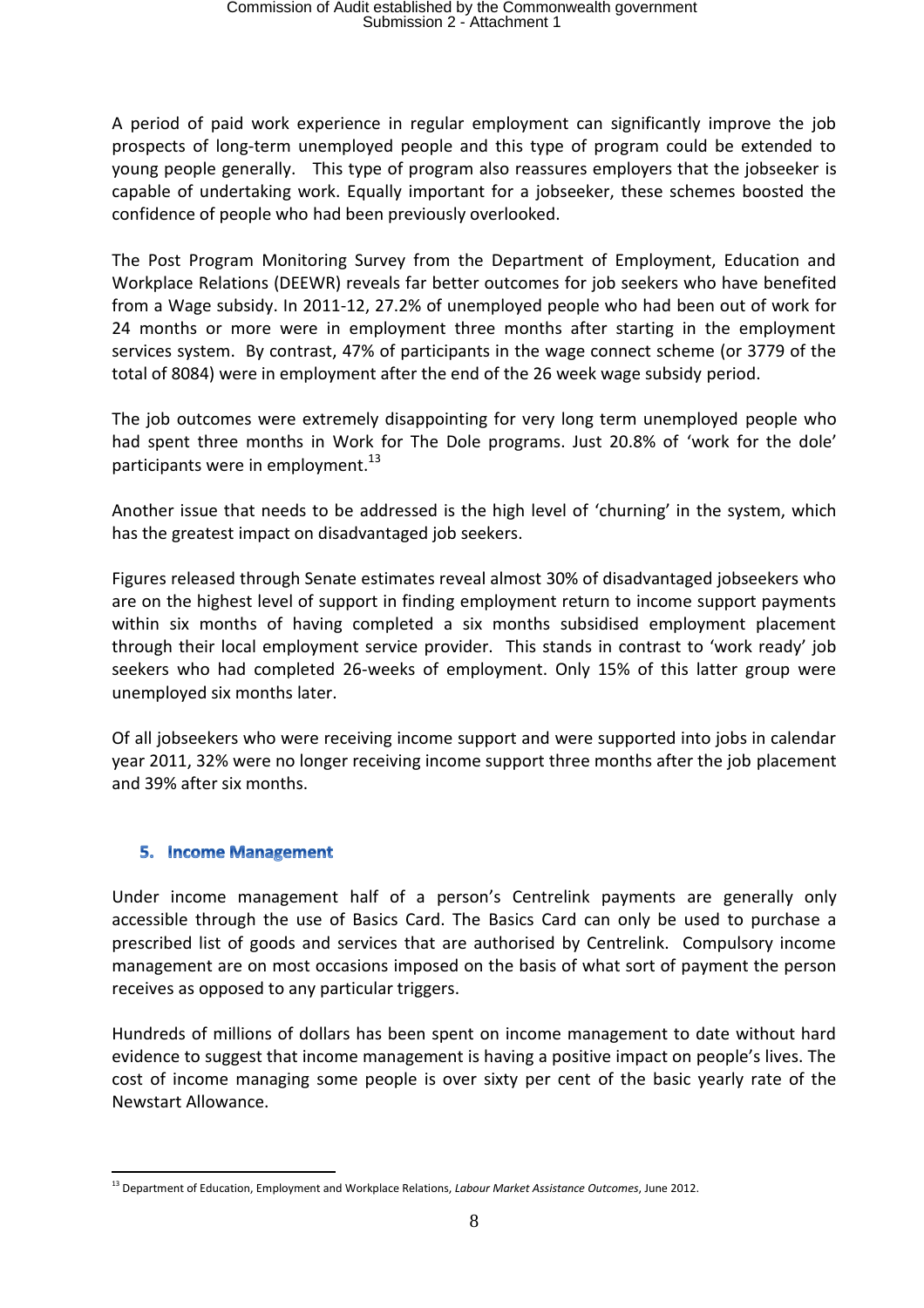Despite recent changes to income management, its use is still largely confined to the Northern Territory, where 18,632 people are subject to the policy. Over 9 in 10 of people subject to income management are Aboriginal income support recipients, and there is little change in the patterns with granting of exemptions from income management (where 10% of non-Indigenous recipients obtain three quarters of all income management exemptions).

Since 2008, there has been a string of reputable reports and critiques of income management arrangements. These include the Yu Report in 2008, the Australian Doctors' Association, the survey by the Equal Rights Alliance, and even the Parliamentary Library. Each of these reports has been equivocal as to whether there were any tangible benefits from the policy of income management.

Critically, no evidence has been presented that quarantining half of a person's income support reduces unemployment or long term reliance on Social Security payments.

In July 2012, the then Government extended income management to five locations, Bankstown (NSW), Shepparton (VIC), Playford (SA) and Logan and Rockhampton (QLD). At 1 July 2013 there were 501 people on income management in the five 'place-based' locations. Ninety-two per cent were 'voluntary' recipients, and just two were under the child protection category.

The benefit of this has yet to be determined, yet income management was further extended on 1 July 2013 to groups of mainly vulnerable young people.

The group most affected by the 1 July 2013 extension of income management was young people on Youth Allowance receiving the Unreasonable to Live At Home (UTLAH) rate. Some 1,550 of these young people, many who may be experience family violence or abuse, have had their meagre income support payments quarantined since 1 July 2013.

Ninety young people have applied for 'exceptions', claiming that income management would psychologically harmful or would impact of the accommodation, and 16 were successful in avoiding the imposition of income management.

A recent study by Professor Philip Mendes, Director of the Social Inclusion and Social Policy Research Unit in the Department of Social Work at Monash University, has called for an alternative evaluation framework.

"Top-down policies such as Income Management imposed on local communities are not likely to provide an effective solution to complex social disadvantage that has both individual and structural causes", argues Mendes.<sup>14</sup>

Between 2005-06 and 2014-15, Income Management will cost \$1 billion according to estimates by the Parliamentary Library. The current lack of evidence of any sustained and meaningful improvements in people's lives as a result of compulsory income management makes is difficult to see how the new Federal Government can justify further expanding this expensive program in the tight fiscal climate.

<sup>&</sup>lt;sup>14</sup> Mendes, P, et al. *The Place-based Income Management Trial in Shepparton: A best practice model for evaluation*, July 2012.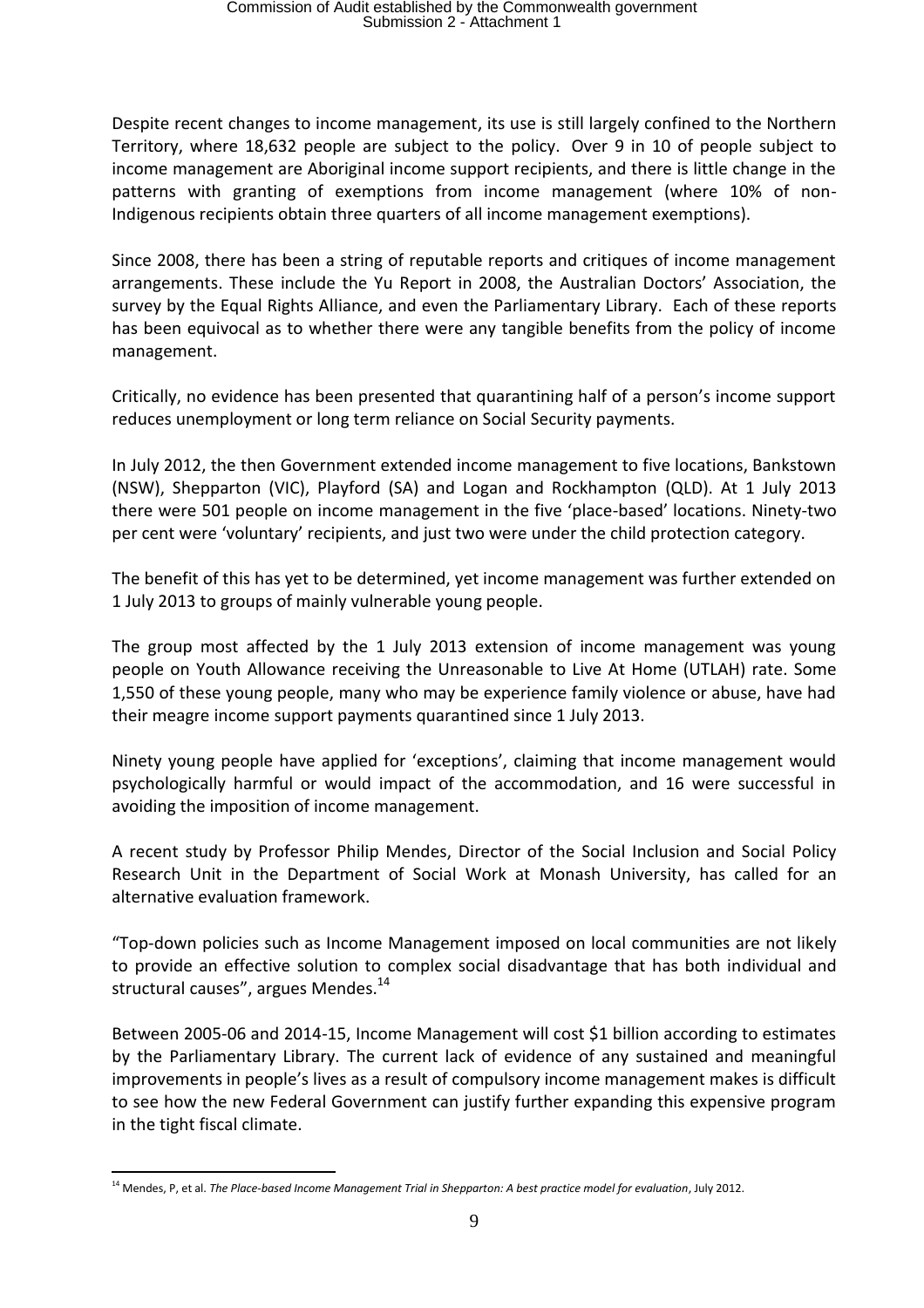The lack of evidence regarding the effectiveness of income management and the high cost of administration – of up to \$7,900 per person each year – should act as a constraint on moves to expand the scheme more widely.

#### 6. What role for Government? Centrelink: a case study

The future of Centrelink has received considerable interest in the media recently. In this section we address the question of Australia Post and Centrelink because it has been "floated" in the media.

Centrelink and Australia Post both deliver important public services in their own right. If Centrelink were just a transactional service, there may be some merit in considering an expansion of Centrelink services if the major risk management issues could be ameliorated. However, Centrelink is not just a transactional service. It is therefore hard to how Australia Post could undertake Centrelink discretionary decision-making and service delivery roles without a major loss to people who need help.

As pointed out earlier in this submission, Australia has one of the most complex welfare systems in the OECD. This level of complexity requires highly skilled and trained employees to ensure that social security law is applied in a fair, transparent and impartial manner. One concern about outsourcing this work to Australia Post is that the frontline employees at the counter will be expected to understand all the day-to-day Australian Post issues as well as all the social security and Centrelink issues.

Furthermore, while Centrelink is the most complained about agency in the country, Australia Post is the second most complained about. In 2012-13, Centrelink accounted for 28% of all complaints to the Commonwealth Ombudsman and Australia Post accounted for 20%.

Many of the Centrelink complaints related to staff shortages and lengthy waiting times for service, decision-making and review of decisions. Centrelink doesn't always get discretionary decisions right. However, outsourcing the problem won't make it go away; it will just be hidden from view.

In 2012-13 the Department of Human Services administered \$149.4 billion in payments, or around 39%of all Government outlays. A Government decision to deliver those payments and all Centrelink decision-making through Australia Post shops would require very strong risk management processes. The cost of establishing new risk management process in Australia Post may be hard to justify given that these processes are already in place for Centrelink.

Despite our concerns about the Australia Post proposal, Centrelink's decision-making, administration and service delivery do need to be improved. Staff shortages may be responsible for some of the service delivery delays and delays in the appeal and review system.

Last year there were 46,243 complaints to Centrelink's internal feedback line.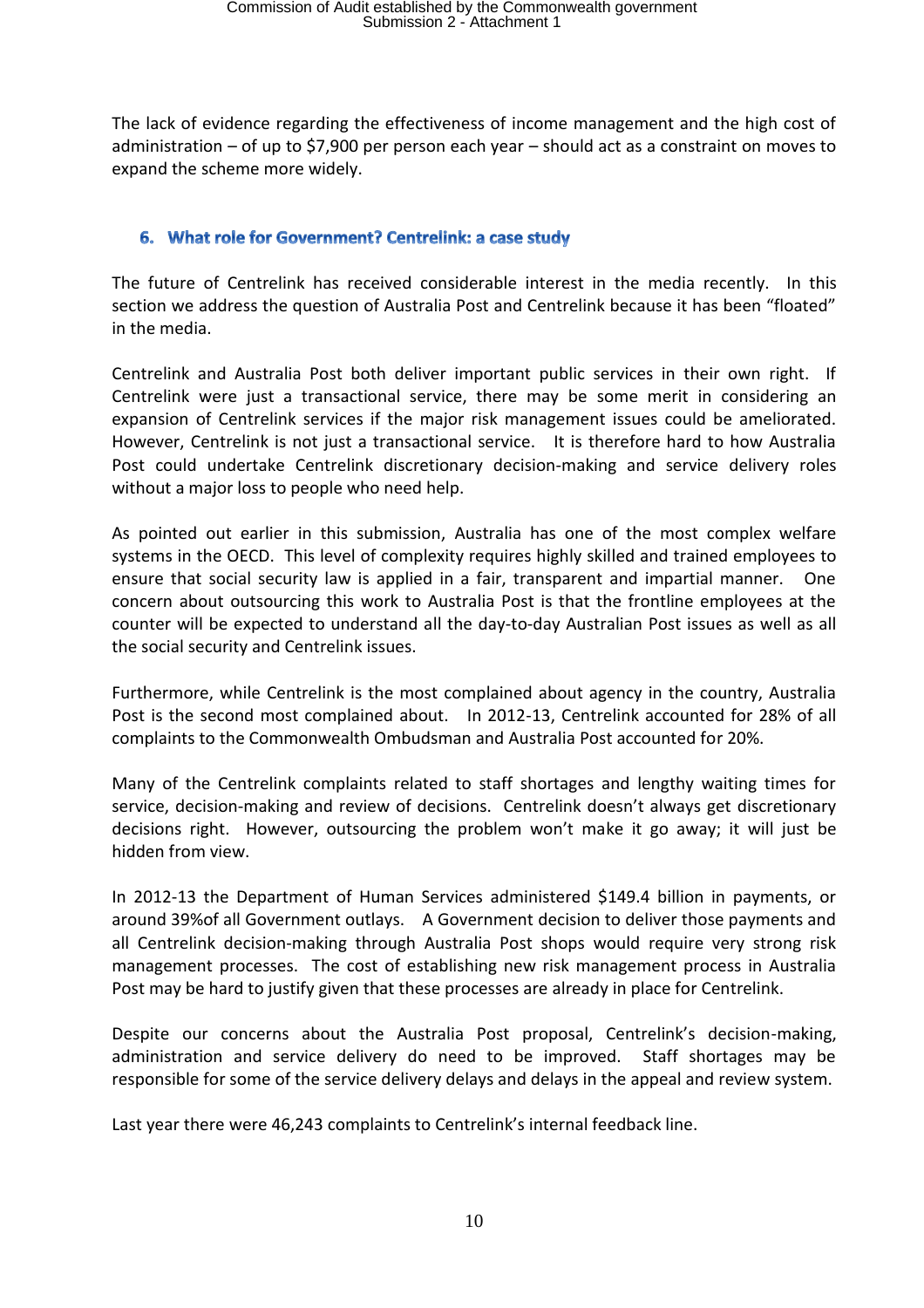In 2012-13 the top five complaint categories by volume were:

- access to call centre (23%);
- staff knowledge and practice (19%);
- decision making (12%);
- staff attitude (11%); and
- Interactive Voice Response (6%).

With respect to Centrelink's decision-making about people's rights and responsibilities under social security and family assistance law, there were 123,526 internal reviews undertaken by Centrelink in 2012-13 resulting in 36.1% of decisions being overturned, up from 32.7% in 2011- 12.

In 2012-13 there were 12,147 appeals lodged with the Social Security Appeals Tribunal (SSAT), which is independent of Centrelink. Last year there was a 9% increase and the numbers of people seeking an independent review of a decision that Centrelink had made. This translated to an extra 1,053 SSAT appeals.

Three in every ten applications lodged with the Administrative Appeals Tribunal (AAT) were Social Security appeals. During 2012-13 there were 1,919 customer appeals at the AAT. Disability Support Pension cases accounted for most of the 29% increase in social security appeals at the AAT that occurred over the last year.

With respect to complaints about Centrelink service delivery, the Ombudsman received a total of 5093 complaints about Centrelink in 2012-13. Many of those complaints were about delays in service and decision-making. Some of those complaints were about the administration of income management.

The Ombudsman expressed disappointment that that Centrelink "has not made the most of opportunities to fix deeper problems and improve its administration of income management".<sup>15</sup>

In 2012, the Ombudsman released a scathing report on Centrelink's handling of income management, especially as it related to exemptions from Income Management. A critical finding of the Ombudsman's analysis of complaints about income management was that Centrelink had persistently failed to 'learn from its mistakes'.<sup>16</sup>

More recently, the Ombudsman's Annual Report documented cases involving seven Indigenous people on income management who had their rent deducted from social security payments despite the fact they were not liable to pay rent for their dwellings. Another case involved in Indigenous man from Victoria who was mistakenly placed on income management while visiting his daughter in the Northern Territory.

Below we highlight some of the key issues faced by Centrelink clients, and challenges facing Centrelink as it seeks to improve its services.

<sup>15</sup> Commonwealth Ombudsman, Annual Report 2012-13, p. 44.

<sup>16</sup> Commonwealth Ombudsman, *Annual Report 2012-13*, p. 46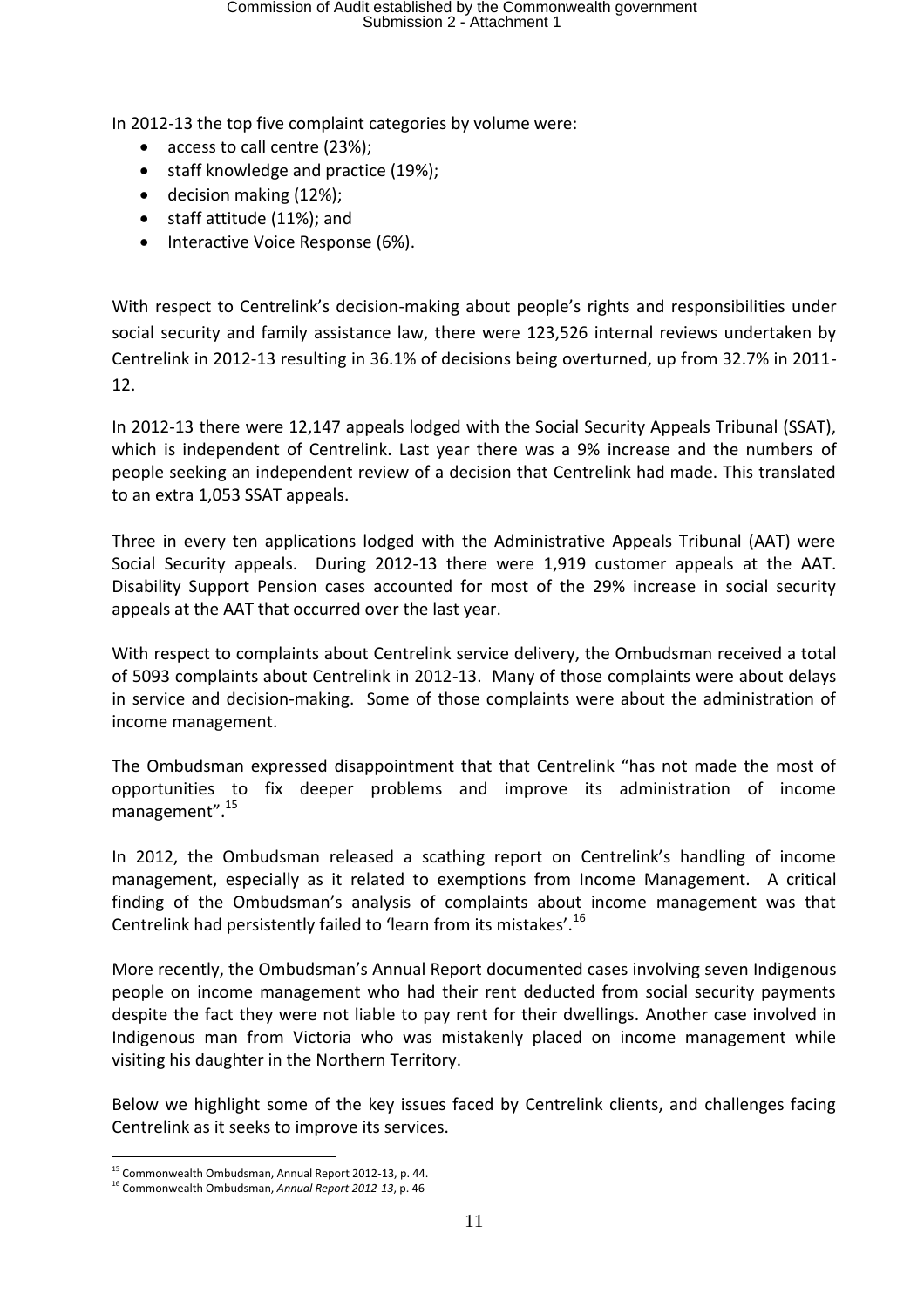- When incorrect decisions are made the lives of many vulnerable families, individuals, families and children are made harder.
- Like many Government agencies, Centrelink has suffered cutbacks in staff and the cost cutting associated with so-called 'efficiency dividends'.
- Under-resourcing can lead to inconsistent and poor quality in Centrelink's decision making, and leave staff poorly informed about the complex rules that they are required to administer.
- Centrelink faces pressure because of increase demand, increasingly complex social security rules and higher expectations of customer service.
- Centrelink continues to be criticised lengthy wait times, both on the phone and at the Centrelink office. In 2012-13, Centrelink failed to meet targets for responding to appeals by people who believed that Centrelink made an incorrect decision.
- Centrelink faces a backlog of many thousands appeals, with people waiting up to six months or more for their appeal to be progressed.
- In its 2012-13 Annual Report Centrelink failed in the key critical key category of 'customer satisfaction'. The agency rated just 72%, well below the target of 85%.<sup>17</sup>

Some improvements that need to be made within Centrelink are as follows:

- fair and timely internal Centrelink reviews;
- not to be left behind in a 'digital divide';
- improved Centrelink correspondence;
- simplified reporting requirements; and
- shorter, more reasonable waiting times by telephone or in the office.

The fact that the NWRN has criticisms of Centrelink does not suggest that the solution is a merger or takeover by another organisation. In our submission such a process may actually exacerbate the current problem.

To take Australia Post as an example, it has a successful record as a bill payment authority. Australia Post has neither the appropriately skilled personnel nor administrative culture for the operation of a social security system, whilst the design of existing Post Office outlets is unsuited for the delivery of personal services.

<sup>17</sup> Department of Human Services, *Annual Report 2012-13*, p. 14.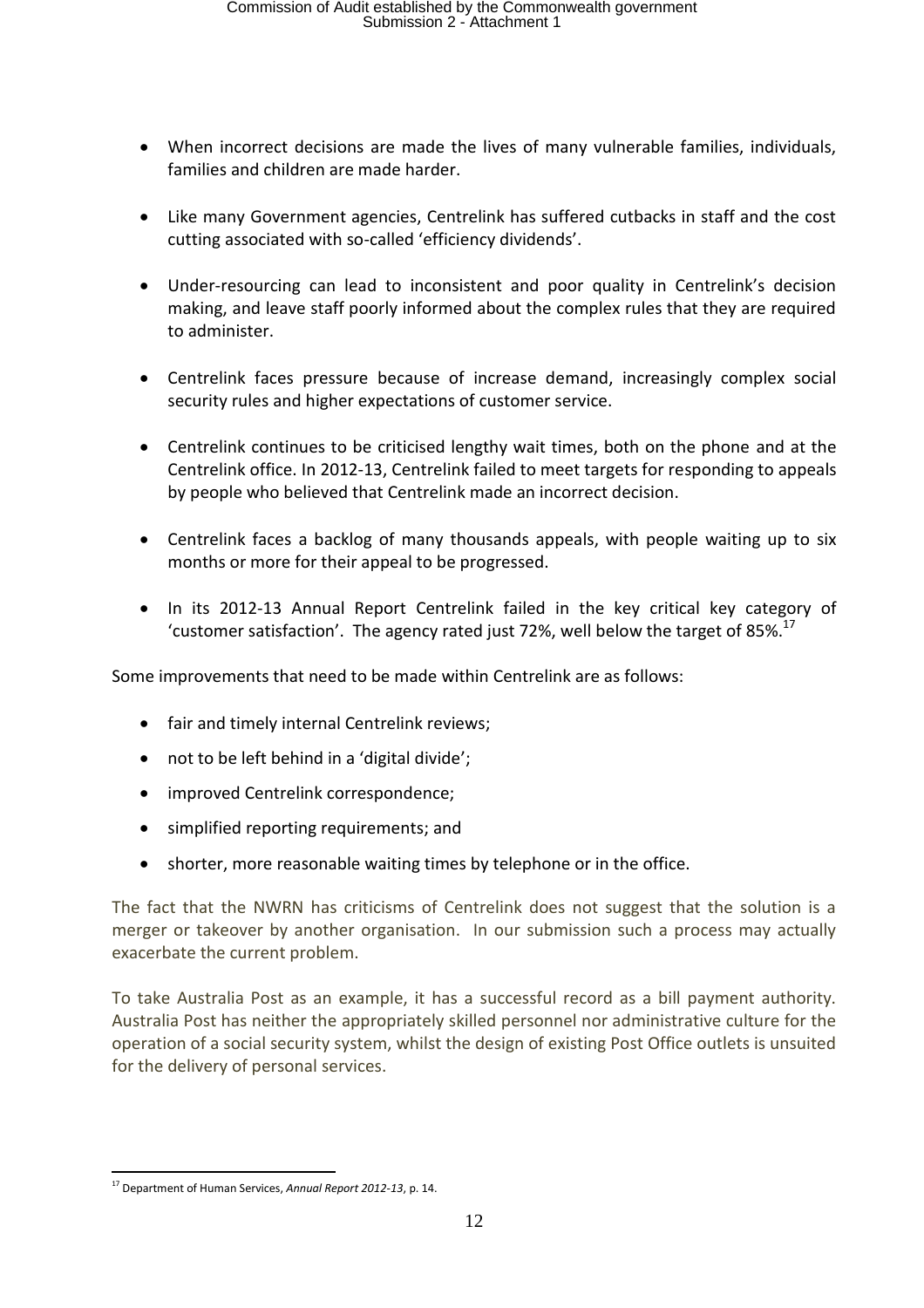# 7. Addressing the crisis in housing affordability

The Minister for Social Services has said "there is currently a national housing problem in Australia".<sup>18</sup>

The community, government and business must address housing affordability issues and homelessness.

The facts on housing affordability in Australia are alarming:

- average rents have [increased by 32% in the five years to 2012;](http://australiansforaffordablehousing.cmail2.com/t/r-l-kkdtjrt-allkriye-s/)
- it takes an average of 5.7 years to save for a deposit in Sydney, according to a 2011 study by the recently abolished National Housing Supply Council;
- rental increases have outstripped earnings growth in recent years;
- renters make up 24% of households compared with 18% 15 years ago;
- $\bullet$  in 1994, 42% of Australians had mortgages, while in 2004 it was 30; and<sup>19</sup>
- Home-ownership is declining significantly across most groups in the population. The National Housing Supply Council *Housing Supply and Affordability Issues 2012-13* notes that housing supply difficulties "is likely to continue to be felt by the more vulnerable in our population, such as...those dependent on government income support payments."<sup>20</sup>

In June 2012, there were 164,323 people on waiting lists for social housing. People can wait up to 10 years on public housing wait lists, and there is a shortage of over half a million rental properties for people on low incomes. At current growth trends by 2016 the national dwellings shortfall will be around 512,000. By 2031, the shortfall will be at 1.28 million dwellings, according to warnings by the Minster for Social Services.<sup>21</sup>

The 2008 Harmer Review and the 2009 Henry Review both noted inadequacies on the system of Rent Assistance and urged reform. The Government needs to start this process of renewal of rent assistance in the next Federal Budget. Commonwealth Rent Assistance (CRA) helps to improve the affordability of housing, but it does not prevent people from falling into housing poverty.

The housing affordability crisis imparts hardest on those on low and fixed incomes. Almost three in four people who receive Commonwealth Rent Assistance (840,000) pay enough rent to be eligible for the maximum rate of CRA. In other words they pay more than \$135 per week in rent.

Over the past decade there has been mounting evidence of an acute fall in private rental affordability and an associated increase in housing stress amongst the growing numbers of private renters. A person is considered to be in 'housing stress' if they are paying more than 30% of their income in rent. They are defined as experiencing 'extreme rental stress' when they spend more than 50% of their income on rent.

 $\overline{a}$ <sup>18</sup> The Hon Kevin Andrews, Minister for Social Services, Speech to the National Housing Conference, 1 November 2013, Adelaide.

<sup>&</sup>lt;sup>19</sup> Australian Bureau of Statistics, *Housing Occupancy and Costs 2009-10, ABS Report,* 16 November 2011, Cat. No. 4130.0.

<sup>&</sup>lt;sup>20</sup> National Housing Supply Council, *Housing Supply and Affordability Issues 2012-13*, 2013, p. ix.

<sup>&</sup>lt;sup>21</sup> The Hon Kevin Andrews, Minister for Social Services, Speech by the Minister for Social Services, Closing address to the National Housing *Conference*, 1 Nov 2013, Adelaide.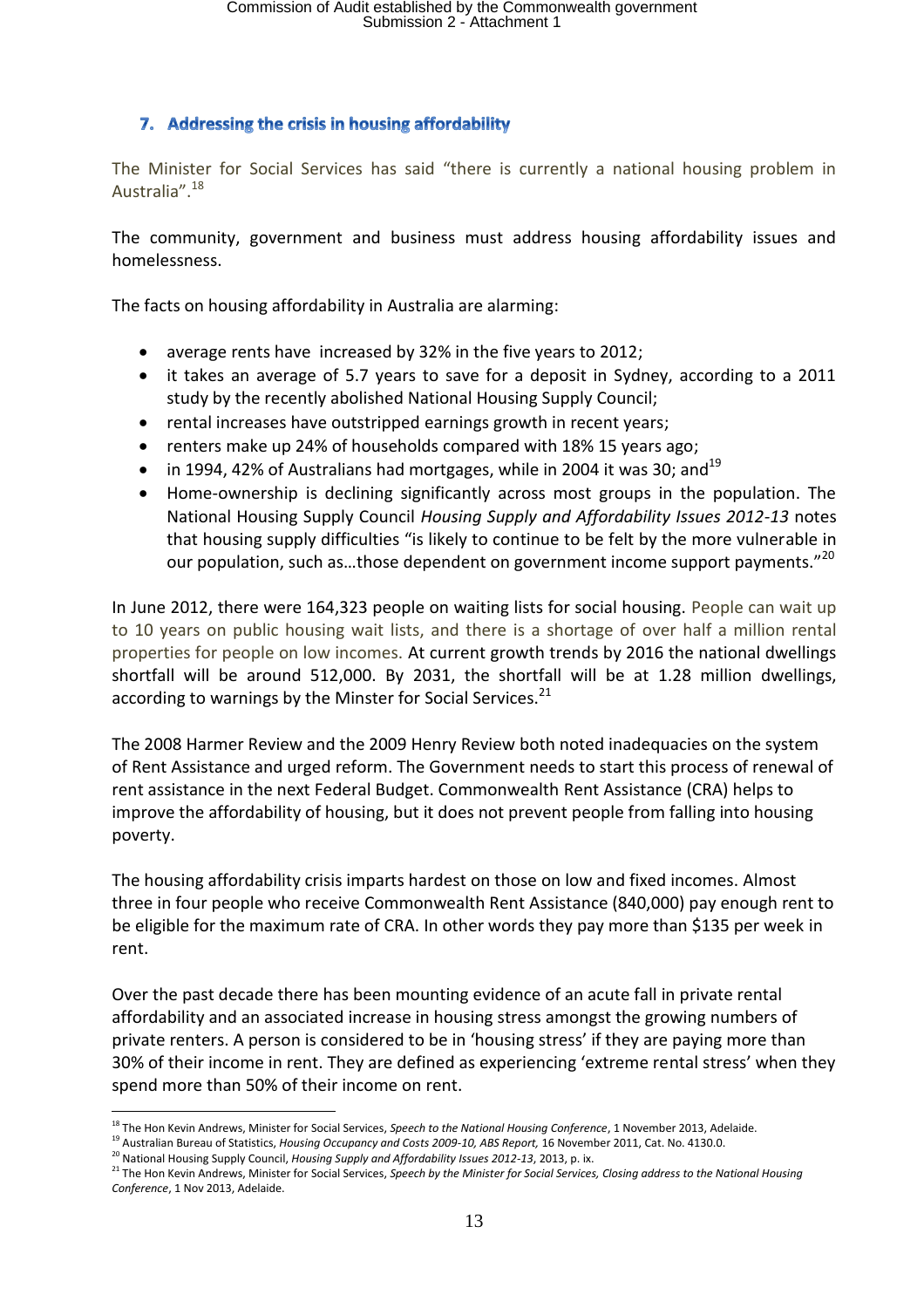Data about those who receive CRA highlights the increasing incidence of 'housing stresses.<sup>22</sup> In the absence of Rent Assistance approximately 810,000 people would be in 'housing stress'.<sup>23</sup> Over 480,000 private renters, or two in every five Australian's receiving CRA, are paying more than 30% of their weekly income including CRA in rent. This figure has grown from 450,000 in March 2011. Some criticise Rent Assistance, but the cold facts are that the scheme has reduced the proportion of people in housing stress from 67.7% to 40.1%. This is a reduction of housing stress by around 330,000 people, or almost 28%.<sup>24</sup>

More than two out of five recipients are in housing stress, with unemployed people and young people hit the hardest. Over the past decade, the percentage of Newstart Allowance recipients in rental stress has increased 15%, from 47% in 2002 to 62% in 2011.<sup>25</sup> By contrast only 13% of all CRA recipients are spending more than 50% of their household income on rent.

Twenty-seven per cent of all Newstart Allowance recipients are still paying 50% of their income in rent. The proportion of people on Newstart Allowance that are experiencing 'severe rental stress' is double that of all other individuals and families receiving Commonwealth Rent Assistance (CRA).

Analysis of the available data reveals that three in four students are officially living in 'housing stress' and that unemployed people are twice as likely as age or disability pensioners to experience extreme rental stress.

The Government could make a number of improvements to the current Rent Assistance arrangements to help those struggling in the private rental market.

The method by which Rent Assistance is currently indexed places recipients at a significant financial disadvantage because it is continually shrinking as a proportion of real increases in rental costs. Increases in rent assistance are linked to the CPI. The problem is there is a significant statistical disconnect between CPI data collection and the sum of rent payable by rent assistance recipients.<sup>26</sup>

Some people receiving social security payments who are sharing accommodation with others have their Rent Assistance rent reduced by a third which can have a very severe impact on their ability to find housing. These sharer rules, introduced in 1997, reduce the amount of Rent Assistance to \$80.67 a fortnight as at 1 January 2013.

Rent Assistance data from Senate Estimates reveals that as at September 2012, 157,726 households, or 13.2% of all rent assistance recipients, were paying in excess of 50% of their

 $\overline{a}$ <sup>22</sup> Senate Community Affairs Committee, Answers to Questions on Notice, FaHCSIA, Portfolio, 2012-13 Supplementary Estimates Hearings, *Question No. 520.*

 $23$  Ibid, Table No. 4.

<sup>24</sup> Data in Rent Assistance is from National Welfare Rights Network, *How Rent Assistance is Failing Too Many Australians*, May 2013, at www. Welfarerights.org.au

<sup>&</sup>lt;sup>25</sup> A joint interagency submission from the Department of Education, Employment and Workplace Relations, FaHCSIA and DHS and DIISRTE to *Senate inquiry into the adequacy of the Newstart allowance payment system for job seekers and others*, August 2012, p. 114

<sup>&</sup>lt;sup>26</sup> This problem arises because rent comprises 6% of the Consumer Price Index basket, and yet rent consumes around 35% of all income received by Rent Assistance recipients. A much fairer and more equitable approach would be to index Rent Assistance to increases in national rents paid by income support recipients.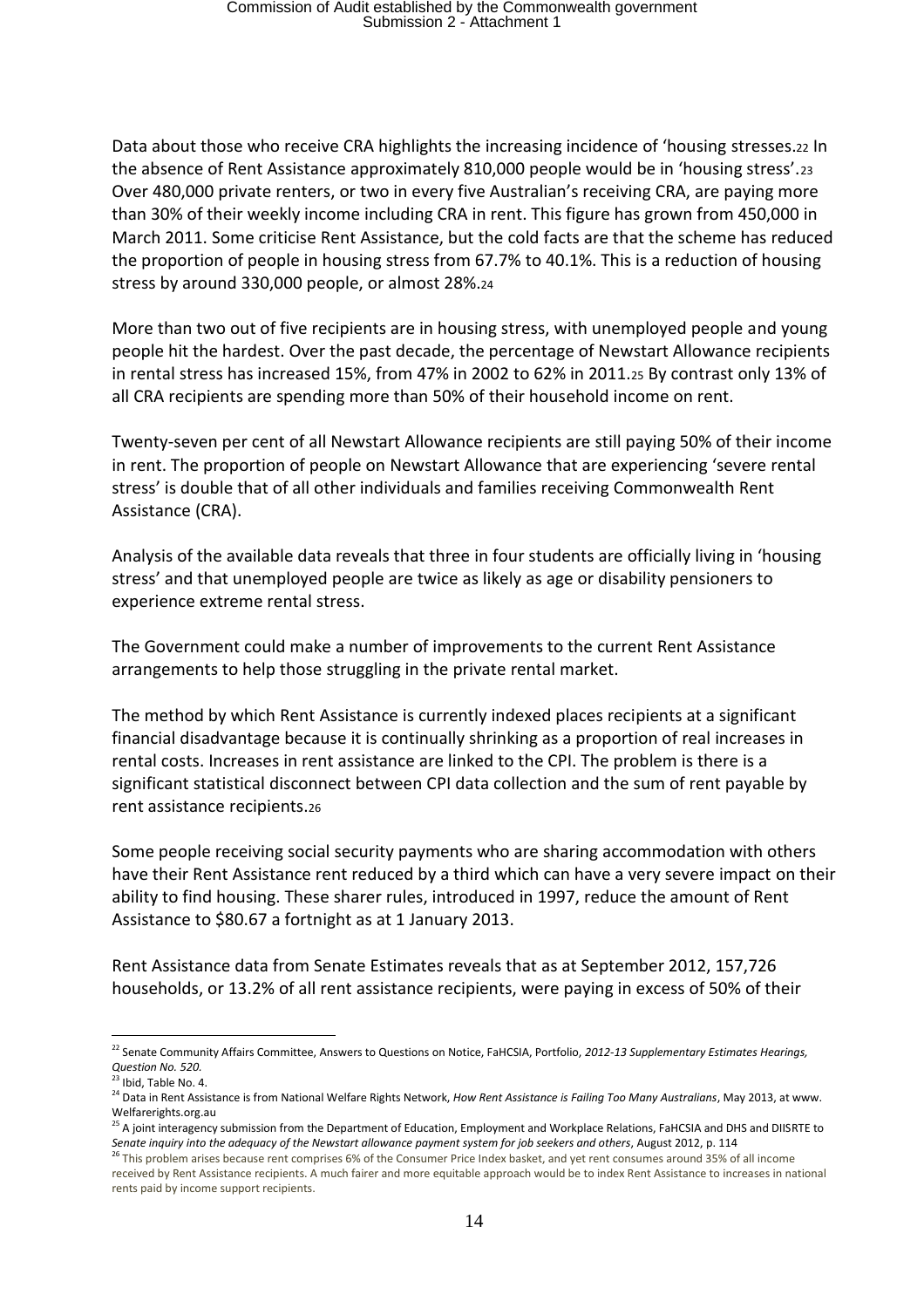household income in rent.<sup>27</sup> Of these household, 35% or 55,701 were on NSA. There were also a very high proportion of young students on Youth Allowance paying excessively high rents, with 27,876 or 37.9% of students paying more than half of their income in rent.

Rent assistance is a means tested payment targeted to address a significant market failure, that is, the inability of the market place to deliver affordable housing to social security recipients and low income earners. Given this, the NWRN believes that the Commission of Audit should make recommendations that seek to address this essential payment as outlined below.

Options for improving the effectiveness of rental supports include:

- increase the maximum rate of Rent Assistance by 30%;
- indexing Rent Assistance to movements in national rents;
- that the Productivity Commission undertake a review of the effectiveness of Commonwealth housing assistance, including the appropriate roles of State and Territory Governments; and
- abandoning the 'sharers' Rent Assistance rules introduced following the 1996 Commission of Audit.

# 8. The review of social security payments & the tax white paper

The NWRN believes that payments need to be targeted to ensure that those in the greatest need receive the highest level of financial assistance. In the lead up to the Commission of Audit many groups and 'think tanks' have floated suggested reforms to our social security system. We urge the Government to initiate a public review of our welfare system with public submissions and community meetings which would feed into an options paper for broader community consultation.

A similar process should be followed with the proposed review of the Australian taxation system. It is critical to build on, and not seek to replicate the work and analysis that has already been undertaken by the Henry Tax Review. All research, background briefings, working papers and commissioned research undertaken for the 2009 Henry Tax Review, and the 2008 Harmer Pensions Review, should be made available on a public website, to inform community discussion.

The Australian social security system by comparison to other OECD countries is targeted and tightly means tested. The NWRN is concerned that the Government has proposed to abolish the Schoolkids Bonus, while not offering to restore financial assistance for the significant numbers low income families who will be affected. While the Schoolkids Bonus payment is poorly targeted it does provide vital assistance to low income families who are trying to survive on low and inadequate income support payments.

 $\overline{a}$ <sup>27</sup> Senate Community Affairs Committee Answers to Estimates Questions on Notice, Families, Housing, Community Services and Indigenous Affairs Portfolio, *2012-13 Supplementary Estimates Hearings, Question No. 520, Table 7.*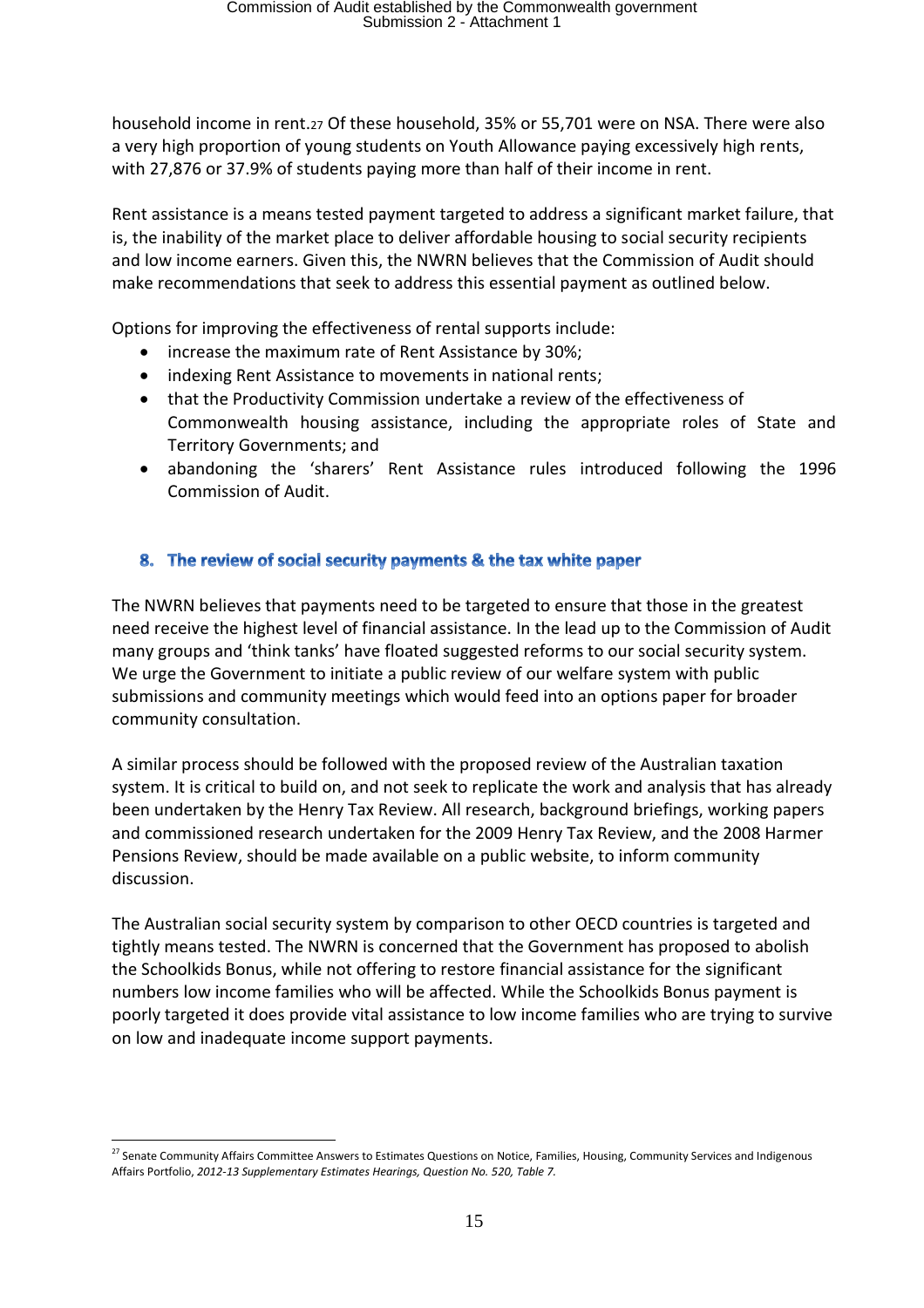The NWRN would support means testing the Bonus such that it is only available to those who receive Family Tax Benefit A at the maximum rate. This threshold stands at \$48,837 during the quarter ending 31 December 2013.

The NWRN does not support the calls by some to reduce the income threshold for payment of general family tax benefits to a uniform median weekly earnings \$64,168 beyond which no benefit is payable, as this could cause financial hardship to many. This proposal needs much greater examination.

The NWRN would support a thorough review of the family payments system. However, we oppose any attempt to target low income earning families without a proper analysis of their distributional impacts and their effects on single parents and low income households.

### 9. The Age Pension, Superannuation & Participation: what policies for a decent old age?

A number of recent reports have highlighted the pressures arising from the ageing of the Australian population, with a focus on the costs of superannuation and the benefits which are provided to older Australians not living on low incomes.

Australia's population is set to hit 38 million by 2060, with the 75 years-plus component expected to rise by four million. This is an increase from about 6.4%to 14.4% of the population. In 2012, there was roughly one person aged 100 years old or more to every 100 babies. By 2060, it is projected there will be around 25 such centenarians.

As noted earlier, the 2009 single pension increase had a significantly reduced the proportion of age pensioners who were living in poverty. Older Australians who do not own their own homes and are in the private rental market are most likely to be experiencing poverty. The recent ACOSS Poverty report found that over 13% of those over 63 live on less than 50% of the median income and over a third of people over 64 still live below the 60% poverty line. That equals 884,000 people aged over 64 living on less than 60% of the median poverty line.<sup>28</sup>

Almost 60% of Age Pensioners were on the maximum rate of Age Pension at June 2011. Of the 1.3 million on the maximum rate, almost 700,000 were older women. The 2008 Harmer Pension Review reported that while only 13.3% report no private income, a further 28% have just small amounts of private income (up to \$20 pw).29 Forty percent of age pensioners had just \$20 in addition to their Age Pension which for a single person is paid at the maximum rate of \$375 per week.

The NWRN notes, however, the ever-increasing assets test limit for age pensioners, and increased wealth held by some, though not all, 'baby boomers'. Currently Age Pension couples can own their own home of any value and receive part a pension with \$1,253,000 in financial assets on a combined income of \$72,000 a year.<sup>30</sup>

 $\overline{a}$ <sup>28</sup> Australian Council of Social Service, *Poverty in Australia*, 2012.

<sup>29</sup> Harmer, J. *Pension Review Background Paper*, Department of Families, Housing, Community Services and Indigenous Affairs, 2008.

<sup>30</sup> Department of Human Services, *A Guide to Australian Government Payments*, 20 September - 31 December 2013.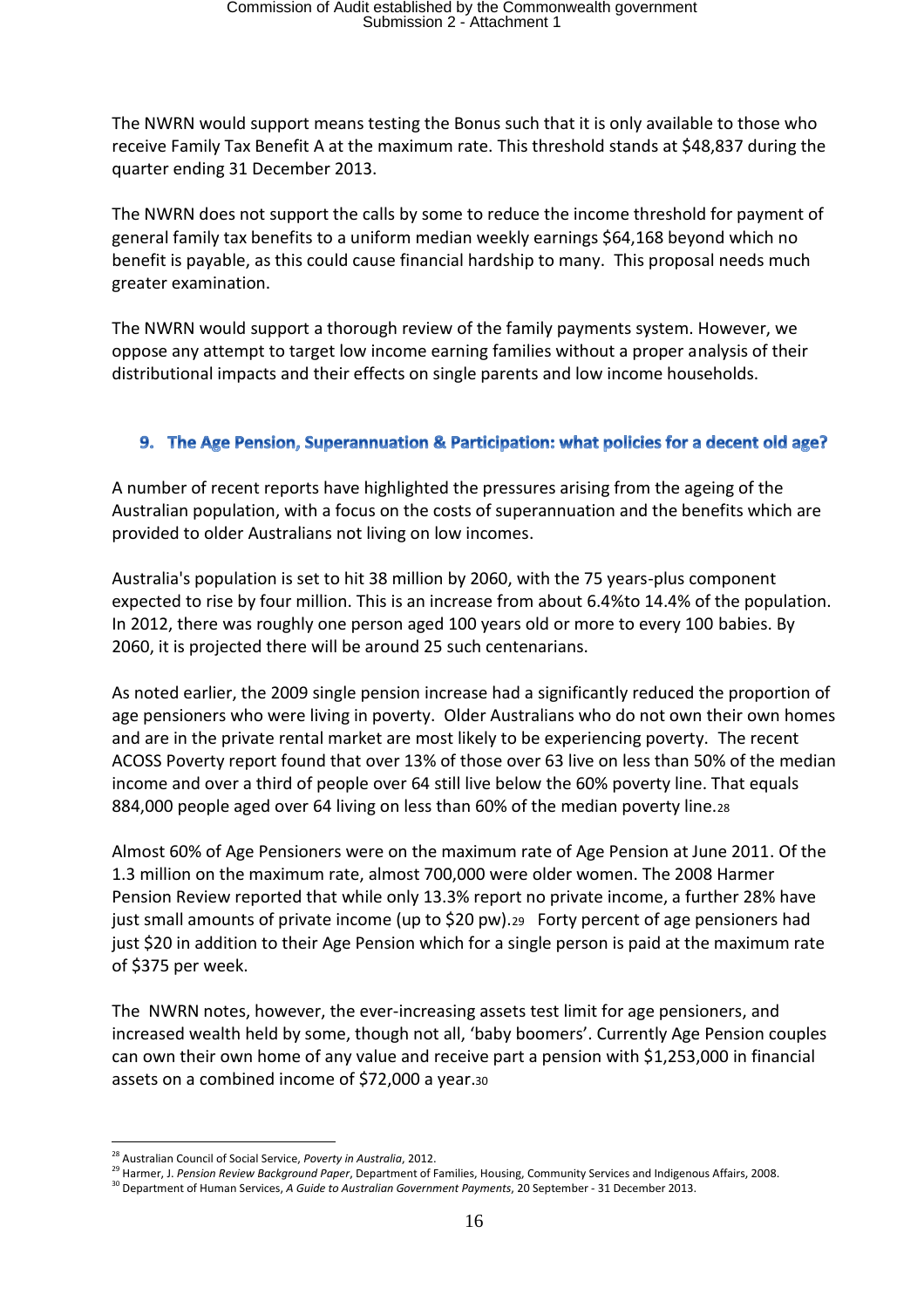Below we highlight some of the existing support for older people that warrant further investigation.

The NWRN supports a review of taxation and superannuation arrangements, with a focus on fairness, equity, sustainability and intergenerational fairness, where assistance is provided on the basis of need and not age alone.

The Commission needs to consider for efficiency and equity reasons:

- that the provision of tax-free super granted in 2006, is resulting in forgone revenue of \$3 billion per annum;
- that taxing all super earnings would significantly affect only the wealthiest 30% of retirees in their 60s, and
- the existing tax arrangements mean workers over 60 can pay significantly less than workers under age 60.

Looking at the cost of the Age Pension compared to the costs of tax concession for superannuation:

- in 2011-12, tax concessions contributed \$30.2 billion to the superannuation accounts of Australians, increasing to \$45 billion by 2015-16, making this by far the largest single area of government expenditure by way of concession;
- taxpayer subsidies for superannuation are likely to grow significantly faster than the annual cost of providing the Age Pension. By 2015-16 the annual cost of taxpayer contributions to superannuation will exceed the annual cost of the age pension;
- a key flaw in our superannuation system is that contributions are taxed at a flat rate of 15%;
- the top 5% of income earners receive 37% of all superannuation taxation concessions: and; and
- a significant proportion of these concessions for superannuation are going to future retirees who will almost certainly be ineligible for the age pension.

The other key challenge is to improve opportunities for workforce participation for mature age unemployed people.

Recent data from Senate Estimates reveals that mature age job seekers are faring poorly, with there being a 28% increase among people aged over 50 on Newstart Allowance since 2010. In December 2010 there was 139,881 aged over 50 on Newstart Allowance. This figure had increased to 179,736 in March 2013.<sup>31</sup>

<sup>31</sup> Senate Standing Committee on Education, Employment and Workplace Relations, Questions on Notice, Budget Estimates 2013-14, *DEEWR Question No. EW0073\_14 and EW0930\_11.*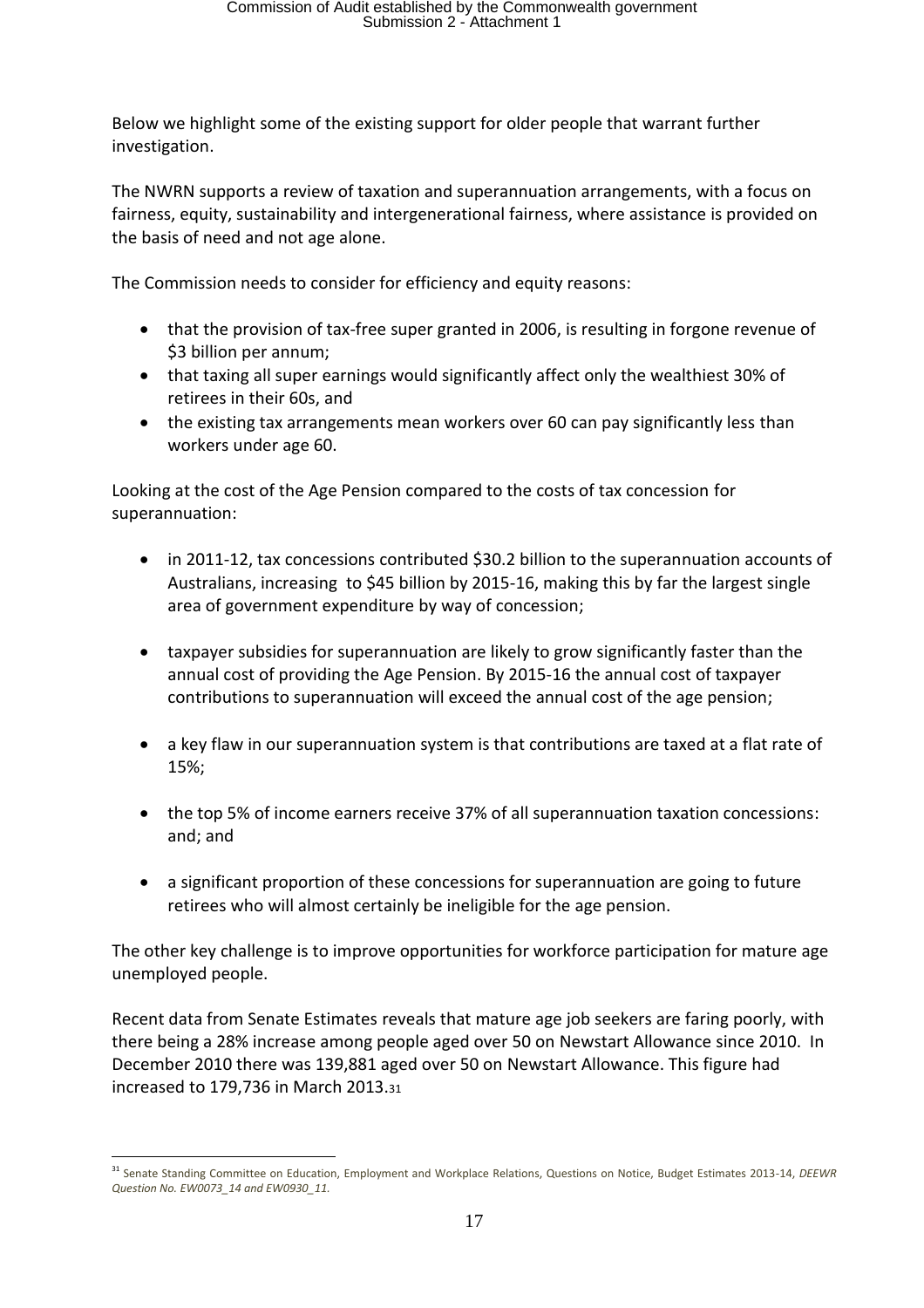The question of how to improve workforce options for older people has been a topic of discussion in Australia for decades. "Law reform can remove barriers to mature age workforce participation…But it can only go so far", said the Australian Law Commission in a recent report into the impact of Commonwealth laws on mature age workforce.

"Achieving cultural change was singled out by stakeholders in the inquiry as a crucial reform. It is the 'real game changer'."<sup>32</sup>

The Australian Law Reform Commission noted in its paper *Grey Matters – Barriers to Participation by Mature Age Australians*, that:

"…limitations on choices about work may particularly affect those engaged in hard physical labour who may not want, or be able, to extend their working lives—for example, 'bluecollar' and 'pink-collar' workers such as construction workers and nurses respectively. The Government of South Australia noted that construction workers 'are considered "mature aged" at the age of 40 years due to the physical demands of the job'. Construction and Building Industry Super (Cbus) noted that, in its experience, the 'dominant factor influencing the supply of labour by older construction workers' is their capacity to continue to meet the physical demands of the work. Put simply, increasing … the preservation age will be unlikely to boost participation by older workers."33

To increase the Age Pension eligibility age and the superannuation preservation age proposed by some without increasing the rate at which the Newstart Allowance is paid, only further serves to drive some older Australians into poverty. This approach does not address the real difficulties faced by many older Australians in finding and sustaining employment, and lack of employment and saving options for the army of unpaid carers, who in the main, are older women.

#### **Prescription subsidies**

 $\overline{a}$ 

To highlight the issues above, we examine a recent Government election proposal targeted at senior Australians.

The Coalition made an election promise to index the Commonwealth Seniors Health Card (CHSC) to CPI. In the past the income test for this card has not been indexed. The promise will cost \$100 million over four years. Access to the CHSC provides cheaper prescription medicines and a Seniors Supplement worth \$852 per annum. Currently, single older people with incomes under \$50,000 per annum (or \$80,000 for couples) are eligible for the card.

The Commonwealth Seniors Health Card (CHSC) is used as a means by which the Commonwealth and state governments provide assistance to people aged over 65 with incomes which make them ineligible for the Age Pension. Over 290,000 people currently have access to this card and the benefits that go with it.

<sup>32</sup> National Welfare Rights Network, Submission to ALRC Inquiry, *Access All Ages – Older Workers and Commonwealth Laws*, Report No. 120, March 2013, p. 3.

<sup>33</sup> Australian Law Reform Commission, *Grey Matters – Barriers to Participation by Mature Age Australians, DP No. 78*, [184], September 2012.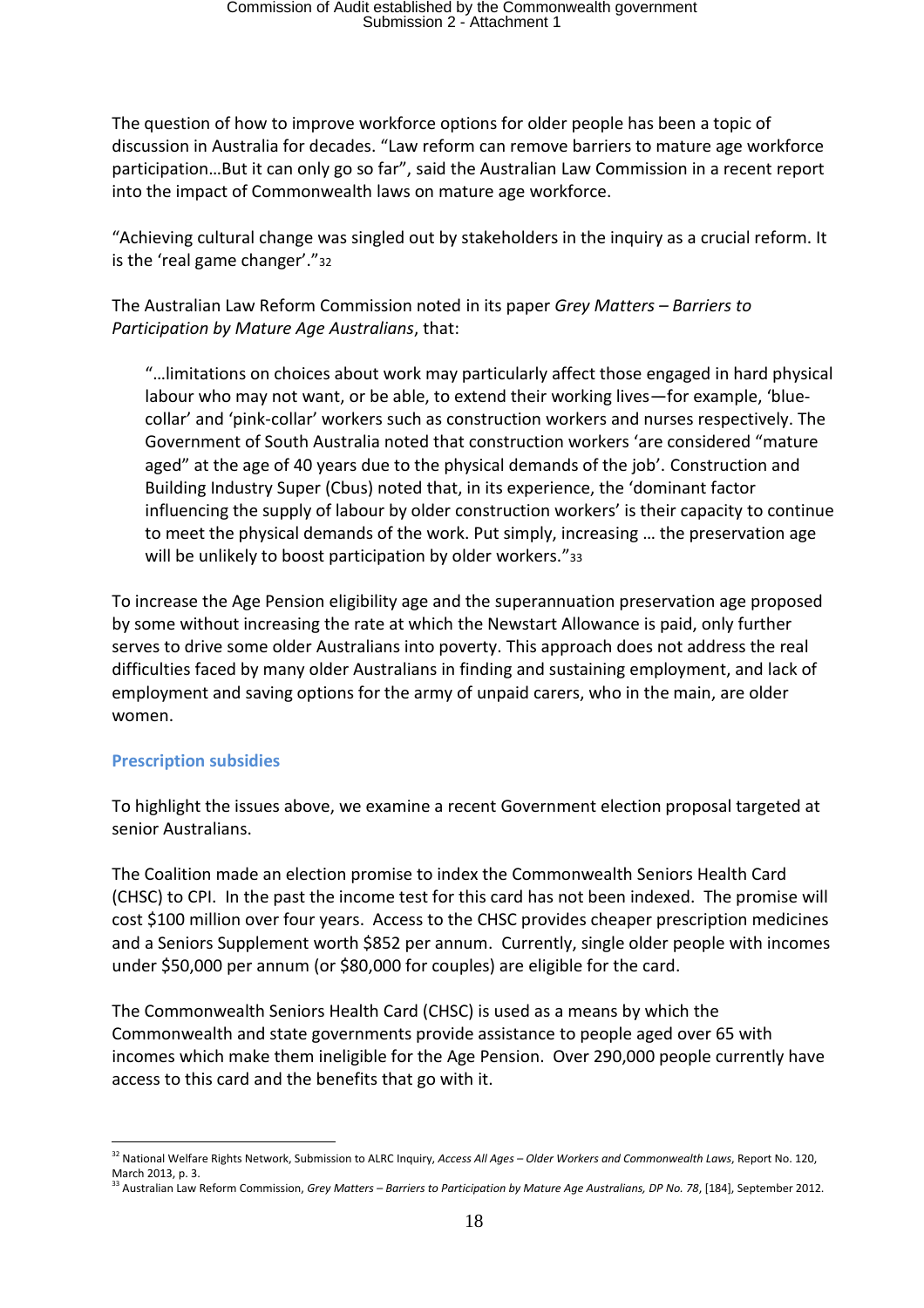From September 2014, the thresholds for the Commonwealth Seniors Health Card (CSHC) will be indexed to the Consumer Price Index. Around 20,000 more people will gain access to the CSHC by 2016-17.

The main benefits are:

- concessions on prescription medicines listed on the Pharmaceutical Benefits Scheme;
- Hearing Aids;
- bulk-billing at the discretion of the doctor;
- a reduction in the cost of out-of-pocket medical expenses; and
- discounted fares on Great Southern Railway Services.

With the card, prescription medicines are available at \$5.90, instead of \$36.10 per script. The CSHC has no assets test, and the income limit does not include untaxed superannuation payouts, which can be as high as \$500,000, or more.

By way of comparison, there are many single parent families surviving on incomes between \$36,000 and \$47,000 who are not eligible for income support once their oldest child turns eight years old. At this point, they are no longer eligible for Parenting Payment (Single) and do not qualify for Newstart Allowance. These parents are no longer eligible for concessional medicines yet have incomes much lower than the seniors who will benefit from access to the CHSC.

It is important that access to benefits and concessions be fair and properly targeted to those who are in need.

#### 10. Tackling Indigenous Disadvantage

Despite billions of dollars and bipartisan political support for 'Closing the Gap', little real progress is being made in improving the lives and well-being of Aboriginal and Torres Strait Islander peoples. As has been well documented, Aboriginal and Torres Strait Islander people experience much poorer outcomes across all measures of quality of life including employment, health, education, and housing. Compared to non-Indigenous people, they are also overrepresented in the criminal justice system and the care and protection systems.

One of the key areas where improvements are needed is in relations to life expectancy. The Aboriginal and Torres Strait Islander Social Justice Commissioner, Mick Gooda, noted recently that life expectancy for Aboriginal and Torres Strait Islander peoples has improved but it still lags behind that of non-Indigenous Australians.

The data shows a small but welcome improvement in Aboriginal and Torres Strait Islander life expectancy. However, a significant gap remains. Life expectancy amongst Indigenous men has increased by 1.6 years over the past five years and for Aboriginal and Torres Strait Islander women the increase has been six months.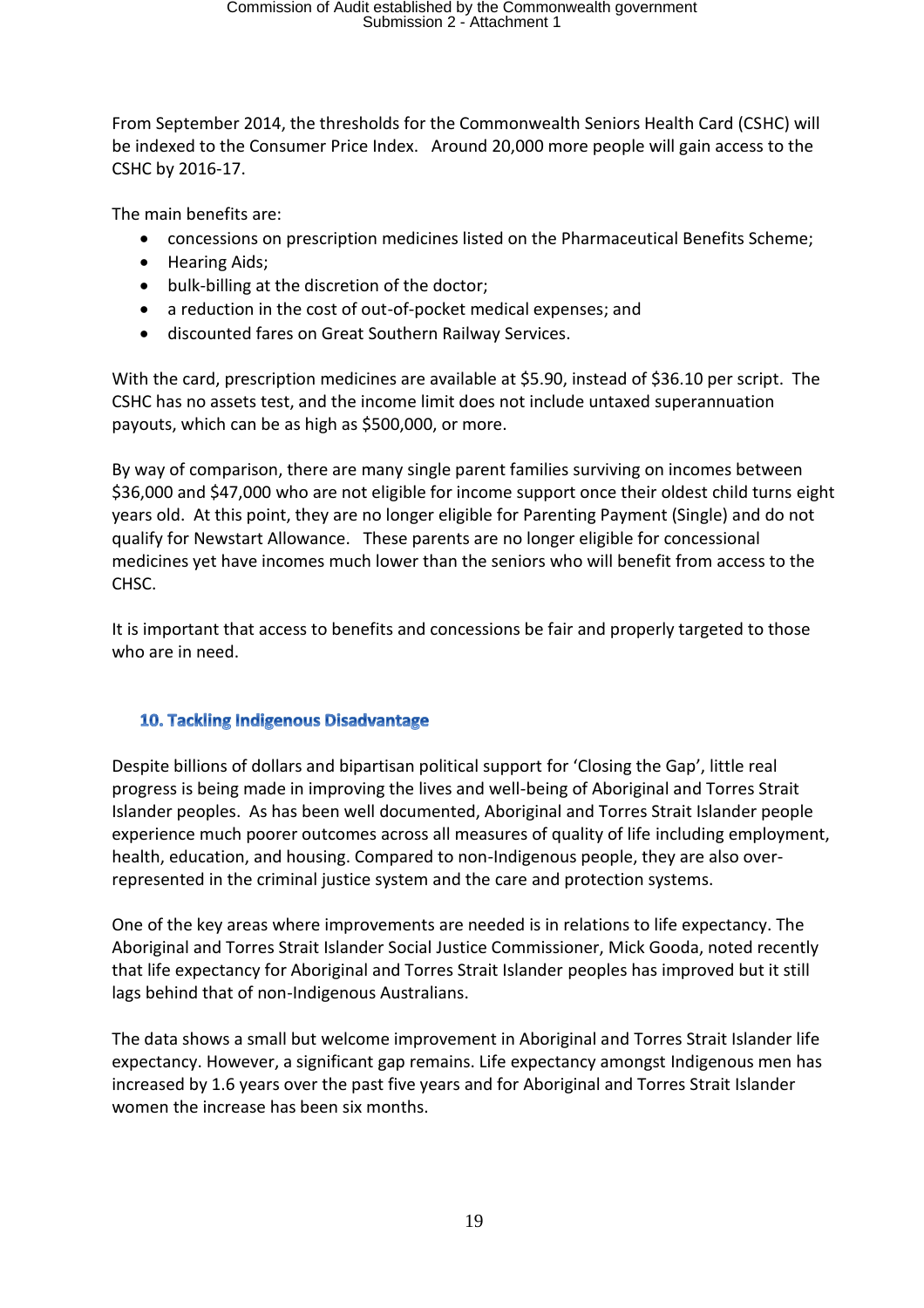The life expectancy gap is now 10.6 years for Aboriginal and Torres Strait Islander men and 9.5 years for Aboriginal and Torres Strait Islander women when compared to the average life expectancy of non-Indigenous Australians.

In other key areas like homelessness, Aboriginal people are lagging behind, with Indigenous people four times as likely to be homelessness, compared to their non-Indigenous peers. The Australian Bureau of Statistics reports that 49 homeless Australians for every 10,000 Australians, but Aboriginal homelessness is at nearly 200 per 10,000.

In terms of social security compliance arrangements Indigenous Australians are overrepresented in terms of the imposition of penalties under social security legislation with 22% of all eight week non-payment periods for those in receipt of income support being imposed on Indigenous Australians. Furthermore, 25% of all job seeker penalties are imposed on Indigenous Australians who themselves comprise 10% of all unemployed people nationally.

It is critical that a national solution be found to what are seemingly intractable problems. This means a focus on community-led identification and solutions, building community resilience and cultural competency.

The NWRN is hopeful that comprehensive strategies which seek to address entrenched disadvantage including for Aboriginal and Torres Strait Islander peoples will be a priority area for the Audit Commission to address.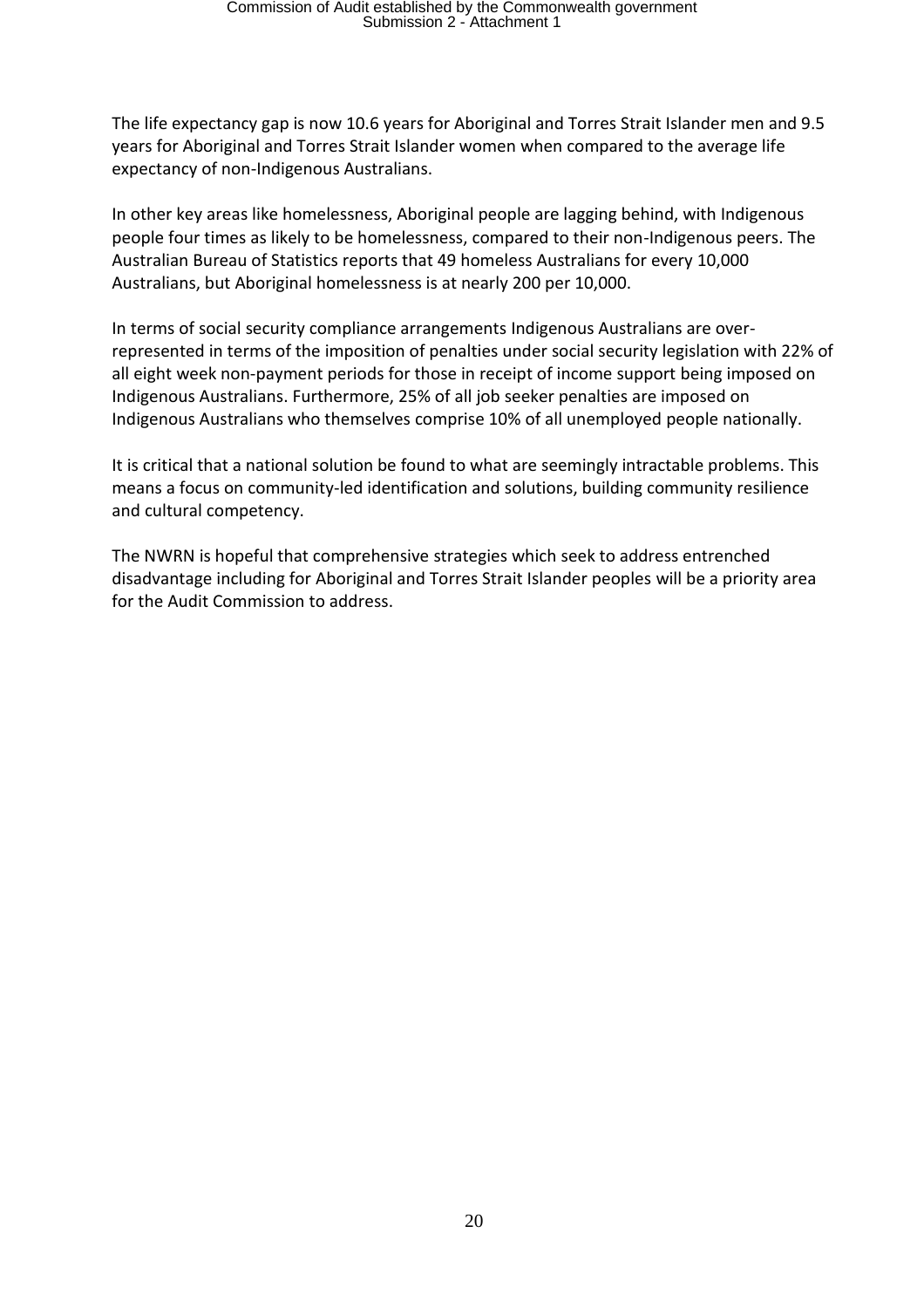# **Attachment 1**

#### **About the National Welfare Rights Network**

#### **Our work**

The National Welfare Rights Network (NWRN) is a network of 17 community legal centres members and three Aboriginal Legal services which specialise in social security law and its administration by the Department of Human Services (DHS). Our Members are located across Australia. As activity and participation requirements have been extended to greater numbers of people receiving income support, Welfare Rights has responded to the needs of those seeking information and assistance to access employment services and support. The Network also develops policy and advocates for beneficial law reform.

NWRN member organisations provide casework assistance to their clients. NWRN members also conduct training and education for community workers and produce high quality information and publications to help Social Security recipients and community organisations understand the system. The NWRN also engages in research and policy analysis and works to improve the current Social Security system and its administration.

#### **Our aim**

NWRN member organisations and services throughout Australia, aim to reduce poverty, hardship and inequality in Australia by:

- providing casework advice and assistance to individuals to ensure they can exercise their rights, fulfil their obligations, meet their responsibilities and maximise their entitlements under the Australian social security system; and
- advocating for the maintenance of a social security system that has rights and responsibilities, detailed under and protected by law.

# **Our principles**

The NWRN advocates that the Social Security system in Australia should be characterised by an uncompromising recognition of the following rights:

- the right of all people in need to an adequate level of income support which is protected by law;
- the right of people to be treated with respect and dignity by Centrelink and those administering the social security system;
- the right to accessible information about social security rights and responsibilities;
- the right to receive prompt and appropriate service and social security payments without delay;
- the right to a free, independent, informal, efficient and fair appeal system;
- the right to an independent complaints and appeals system; and
- the right to independent advice and representation.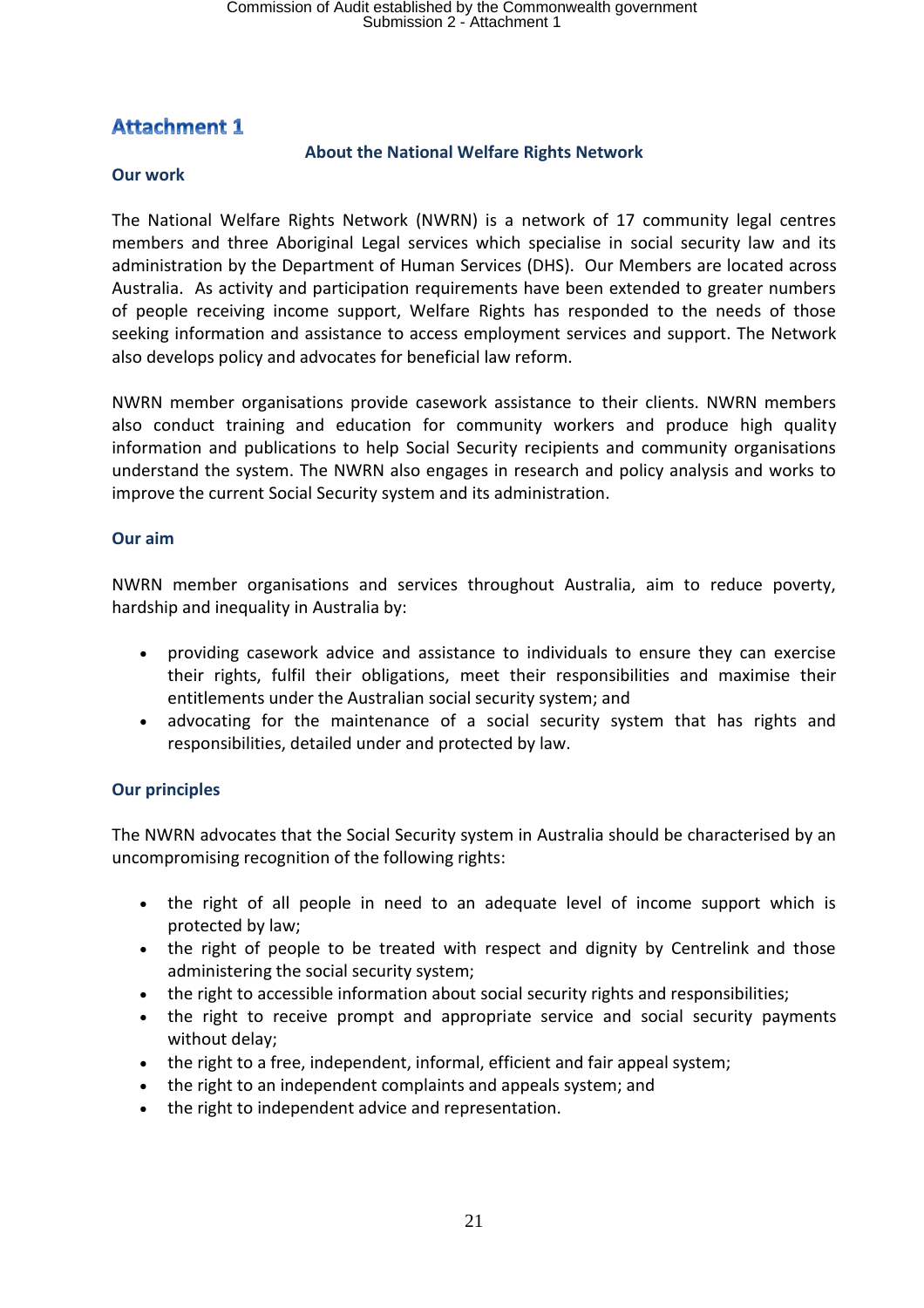#### Legal Assistance for people who need to challenge Centrelink decisions

Finally, we turn to the economic and social benefits of providing free and independent legal assistance to people who need to challenge a Centrelink decision or have difficulties with the complexity of social security and family assistance law.

A 2009 report by the Department of the Attorney-General's *Access to Justice* report concludes that "services that can be described as early intervention services, such as advice and minor assistance, legal information and community legal education…deliver substantial benefit to the community".<sup>34</sup>

Each year, Welfare Rights caseworkers assist thousands of people with Centrelink problems. Welfare Rights services are cost-effective and efficient.

Below we highlight some of the benefits of Welfare Rights legal services provision to Government, its agencies, and individuals and families across Australia.

- Solving problems at the earliest opportunity with Centrelink at the Original Decision Maker or Authorised Review Officer level means less expense in comparison to taking matters to the Social Security Appeals Tribunal *(*SSAT) or Administrative Appeals Tribunal (AAT).
- For income support recipients, early resolution represents much quicker access to justice. In addition to being more efficient the experience for individual recipients and their families and carers is less demanding, as many lack the emotional resources and do not have the capacity to pursue their appeals to more formal levels.
- The process is significantly fairer for Centrelink clients as most are unrepresented at SSAT hearings. Of those appeals involving a Centrelink matter only around 3% of applicants per cent are represented by a legal representative.
- Improving access to social security information will help to reduce homelessness and to prevent it from occurring in the first place. Access to legal and other support services are essential elements in an effective response to the challenge of homelessness. *The Road Home: A National Approach to Reducing Homelessness* nominates the existence of a Centrelink dispute as one of the most frequent and pressing legal issues facing people who are homeless.
- Better access to information and advice about social security rights and responsibilities will result in lower levels of Centrelink overpayments and consequent debts owed to the Commonwealth.
- Depending on an individual's circumstances and family situation, the financial costs of people being denied access to income support for both State and Federal Governments is considerable. For example, there may be costs (and potential savings) to state

<sup>34</sup> Attorney-General, *Access to Justice Report,* 2009.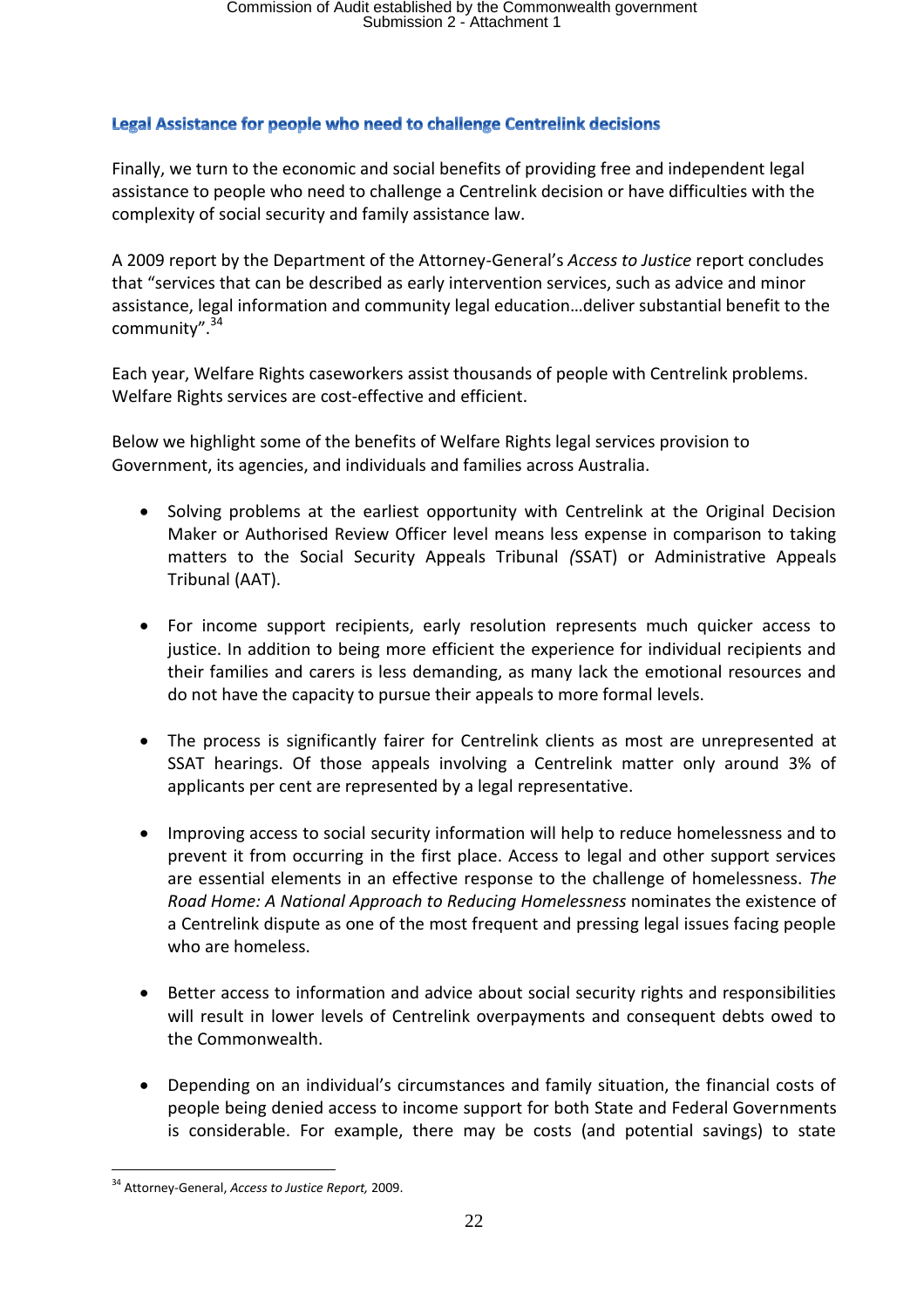juvenile justice systems, health and hospital services, emergency services, courts and prisons, homeless support services, state housing authorities, emergency services and child protection authorities.

- Centrelink practices can be improved if its decision making processes are tested and challenged by knowledgeable and well-informed individuals and community advocates.
- Social Security law is becoming increasingly complex and working age-payment recipients are required to have more regular contact with both Centrelink and employment service providers.
- Additionally, as the responsibility on people to engage has increased, so too have reporting requirements become more onerous and complicated. Changing patterns of employment, with an increase in part-time and casual work, often with multiple employers, creates significant challenges for income support recipients in ensuring that they accurately report changes and events which can impact upon their level of entitlements.
- The problem for individuals and community workers alike in understanding how the system works is made even more difficult as a result of numerous and regular policy reforms and changes to social security and family assistance legislation.